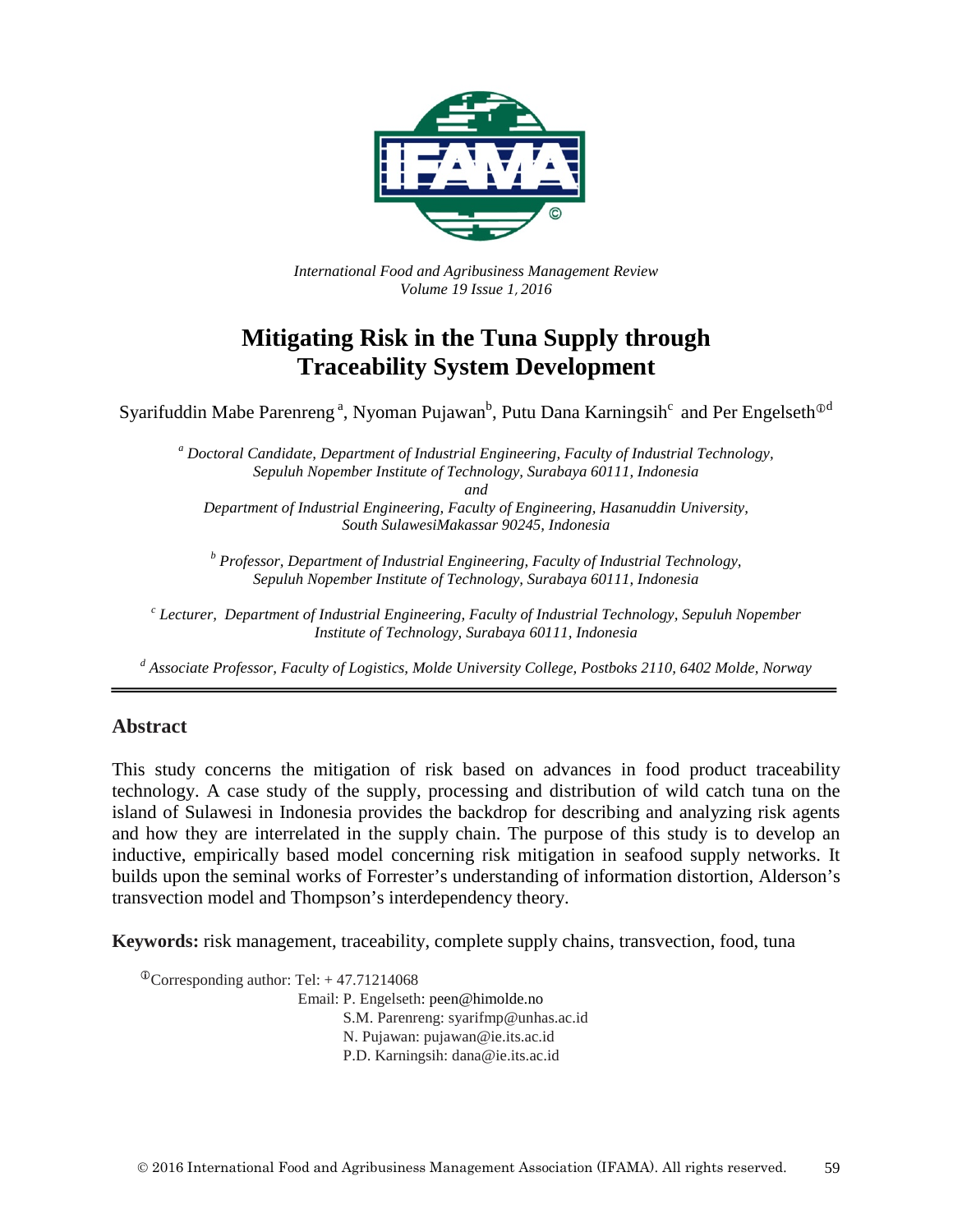## **Introduction**

Conducting business requires an integrated network of firms competing with each other in "supply chains" (Christopher 2011). No single firm can stand as an "island" isolated from a network of business services (Richardson 1972). Scholars were seeking to conceptualize all the facets of distribution, from end to end, by the 1950s and 1960s (Forrester 1958, Alderson 1965, Thompson 1967). Their insights are still highly relevant and fundamental to the theoretical development of the management of end-to-end supply chains and provide the analytical framework for this study.

Adopting an end-to-end perspective entails strategic thinking that encompasses the flows of food from harvesting, fishing or hunting to end-use (Engelseth 2012). It also concerns the integration of marketing with logistics and SCM (Engelseth and Felzensztein 2012). While supply chain management (SCM) involves integration from an end-to-end supply chain perspective (Lambert and Cooper 2000), research has paid less attention to conceptualizing and understanding the risks from the same end-to-end perspective. The emergence of food product traceability requirements within the food industry in the past two decades has had a synergetic effect with integration (Engelseth 2013). As electronic traceability systems have evolved to address risk mitigation associated with food safety and quality concerns, the food industry has become aware that achieving supply efficiency requires the participation of all the actors involved in transforming foods in the end-to-end supply chain. Developing food product traceability is therefore not only a logistical and marketing issue, from a developmental aspect, but clearly also an SCM issue (Engelseth 2009). Integration encompasses in long-linked end-to-end supply chains an often coincidental translation through a series of markets from raw material to consumption revealing how SCM and marketing issues are intertwined from this complete perspective (Engelseth 2016). In this picture of structural complexity traceability is an information resource enabler of integration.

Developing food product traceability is a common practice that needs organization (Vanany et al. 2015). Traceability encompasses features of risk mitigation. While risk is associated with features of transformation in the supply chain, traceability concerns the potential for providing information about goods' transformation in the supply chain, that is, whether production is carried out in accordance with the food safety and quality requirements. The concept of risk management in the food industry is not new. Numerous academic publications discuss risk management in relation to food safety and contamination. Jacxsens et al. (2010), for example, discuss knowledge-based modeling systems and risk assessment to identify the impacts of anticipated climate change and globalization on the microbiological food safety of fresh produce. Gonzales-Barron and Butler (2011) consider the use of meta-analytical tools in risk assessment for food safety, and it has become generally accepted that it is possible to apply the principles and methodologies developed for the risk assessment of toxicological substances to food allergens as contaminants (Crevel et al. 2014). Other publications assess risk by focusing on just one component of the food chain, such as production, postharvest processing, distribution or consumption (Yeung and Yee 2003, Lagerkvist et al. 2013). These examples present risk management from a single-firm perspective. It is necessary, however, to develop food product traceability through an integrated and coordinated multi-organizational effort and to organize traceability systems from an end-to-end perspective, from the upstream to the downstream stages of the supply chain, since product transformation encompasses the entire flow of foods from the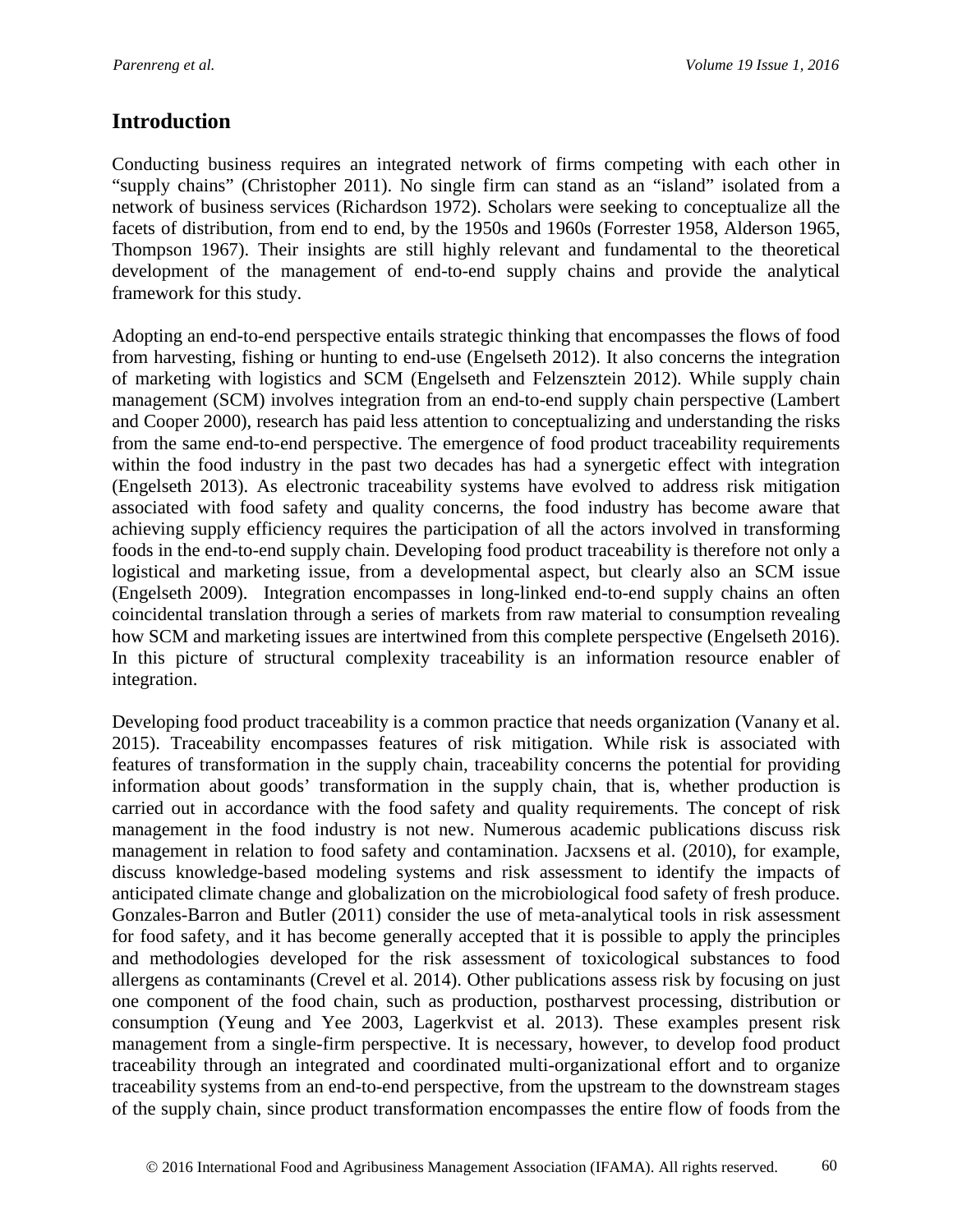raw material source to retail. A proposed notion concerns the interweaving of the development of food product traceability with the mitigation of risk: developmental efforts that are carried out at the same time. Vanany et al. (2015) describe a case study of the mango supply for exporting; the company in this case intentionally integrated the monitoring of product quality with the development of the traceability function from a multi-tier supply chain perspective. This study seeks to build on this research by elaborating further on the features of risk and risk management associated with an-end-to-end perspective. The purpose of this study is to develop an inductive, empirically based model of risk mitigation in seafood supply networks.

The study develops a concise research approach through a literature review built on the concept of risk and risk mitigation in food chains, supply chain management within the entire chain and the modeling of risk management in complete networks from a micro-level decision-making perspective in the context of an end-to-end supply chain. It applies the framework to develop a case study of the tuna supply from wild catches to exporting on the island of Sulawesi in Indonesia. Indonesia is a developing economy; Vanany et al. (2015), however, stress that the same food safety, quality and traceability requirements are required in a globalized marketplace. Indonesian fishermen, producers, distributors and exporters therefore need a clear business blueprint to trace and mitigate the risks that may hamper the achievement of food product safety, quality and traceability objectives.

# **Analytical Framework**

The topic of risk in networked food supply chains is an emerging area within the domain of supply chain risk management. Academics' and practitioners' attention to the subject has increased during the last decade (Whipple et al. 2009, Dani and Deep 2010, Marucheck et al. 2011, Diabat et al. 2012). This networking-based approach to risk management in the food industry raises the level of complexity and dynamism of risk management. The approach is founded on business changes associated with increasing speed in new product creation to supply diversifying and globalizing markets (Christopher 2011). It has been resulting in increasingly globalized flows of food ingredients and products and the need to satisfy changing and variable consumer and governmental demands with respect to food safety, animal welfare and environmental impacts (Trienekens et al. 2012).

Risk management involves perceiving the future uncertainties of a business and dealing with these uncertainties today. A common conception of supply risk is in line with Zsidin's (2003) definition as "the probability of an incident associated with inbound supply from individual supply failures or the supply market occurring, in which its outcomes result in the inability of the purchasing firm to meet customer demand or cause threats to consumer life and safety" (Choi and Krause 2006, Cooper et al. 2006, Kull and Closs 2008, Neiger et al. 2009). Risk assessment consists of identification, assessment and evaluation. Risk is associated with a managerial approach that involves taking account of the future supply today. A range of metrics and approaches account for risk as a phenomenon by taking into consideration the attitudes and observable outcomes of a particular risk. "Risk" is, however, never straightforward. "People's perceptions and attitudes are determined not only by the sort of unidimensional statistics used in tables, but also by the variety of quantitative and qualitative characteristics ..." (Slovic 2000: 231).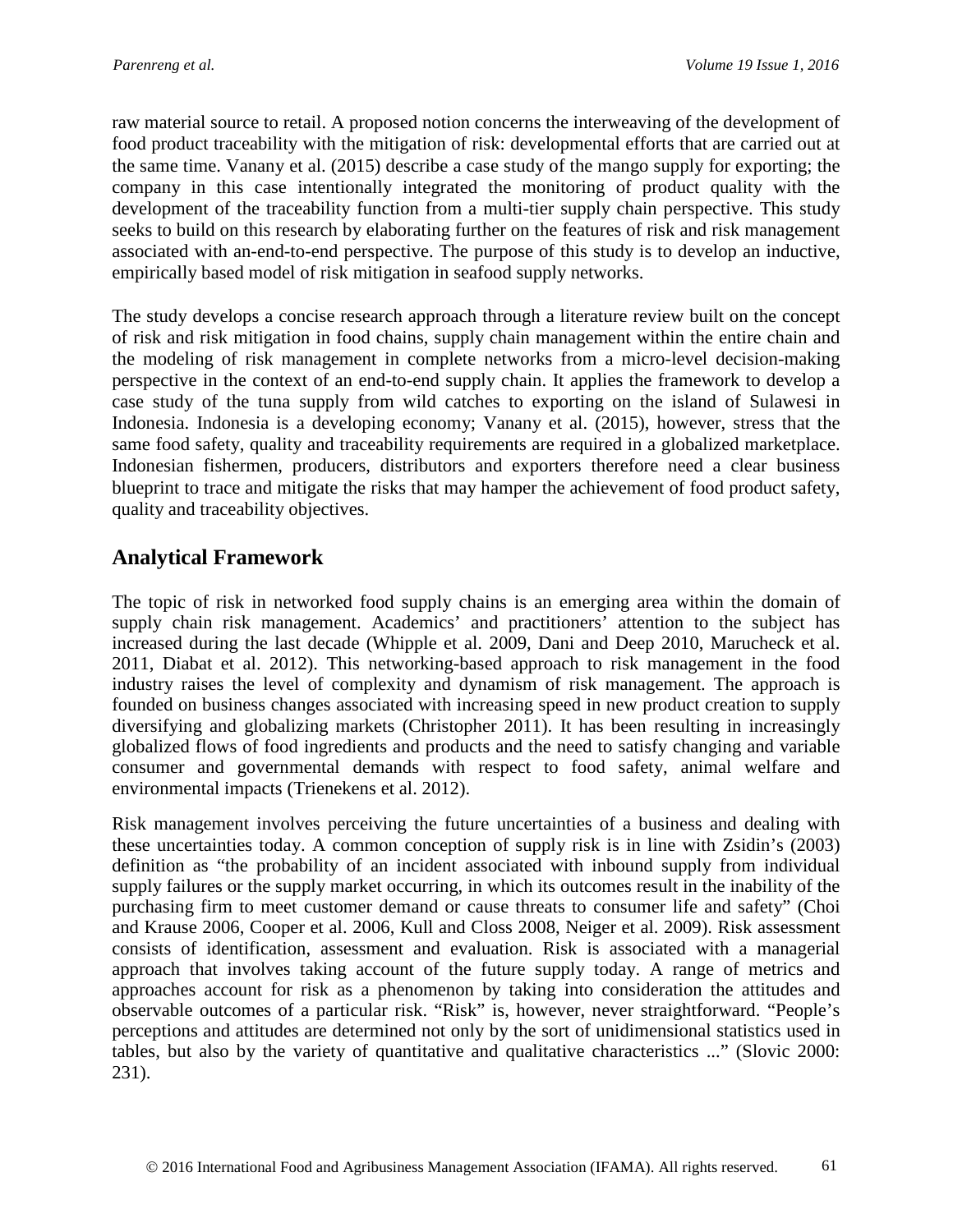Stone et al. (1994) point out that even when objective data are available to support decisionmaking, their interpretation may cause bias when assessing the strength of the risk. March and Shapira (1987) propose viewing risk from either a managerial or an economic perspective. The managerial perspective involves accounting for the probability of negative outcomes. The concept of risk widens from the economic perspective to encompass probabilities of both negative and positive outcomes. The economic perspective concerns the probabilities of variation regardless of the perceptions of attractiveness. Zsidisin et al. (2000) classify risk as being associated with supplier capacity constraints, product quality, product technology changes, product design changes and disasters. Juttner et al. (2003) suggest that risk sources fall into one of three categories: 1) Environmental risk sources, 2) Network-related risk sources or 3) Organizational risk sources. Risk classification in a supply chain may involve three categories, which Juttner et al. (2003) further sub-divide to produce a total of five categories: internal risk including 1) process and 2) control risk, risk that is external to the firm, consisting of 3) demand and 4) supply risks, and 5) risk that is external to the network, covering the environmental factor (Christopher and Peck 2004). Rao and Goldsby (2009) also explain five supply chain risk factors: environmental, industry, organizational, problem-specific and decision-maker factors. Tang and Nurmaya Musa (2011) classify risk into three groups: 1) material flow risk, which involves physical movement within and between supply network elements, 2) financial flow risk and 3) information flow risk. While Tang and Nurmaya Musa's classification of risk is processoriented, Juttner et al. (2003) and Christopher and Peck's (2004) definitions are associated with the risk source and its location in the supply chain from the perspective of a single firm. Figure 1 combines these perceptions of risk to develop a comprehensive model showing the origin of risk and the type of process, information flows supporting goods flows, with which it is associated.



**Figure 1**. Process and Location Factors Associated with Risk

Food supplies have industrial particularities that also affect the types of risks and the features of these risks. Engelseth et al. (2009) assert that the food supply is necessarily ethically laden since food consumption is a vital aspect of human well-being. They therefore consider the food industry to be more strongly embedded than most other industries in a cultural context involving how food is produced, how it is distributed and how it is consumed. It is a relatively *less* modern, more "traditional" industry following Giddens's (1990) understanding of "modernity." The food industry balances food safety, a societal aim embedded in the traditions of a culture, with economic and quality product supply, representing business aims (Engelseth et al. 2009). The concept of "safety" in the food supply signifies food product features that are measurable through the supply chain in relation to human well-being dependent on the technicalities of the food supply, whilst "quality" involves product attributes measured in relation to customer value (Van Rijswijk and Frewer 2008). Food safety includes a number of procedures to be followed to avoid potentially severe health hazards. Various systems and standards, like the HACCP (Hazard Analysis Critical Control Point) system and the ISO 22000 standards, constitute the international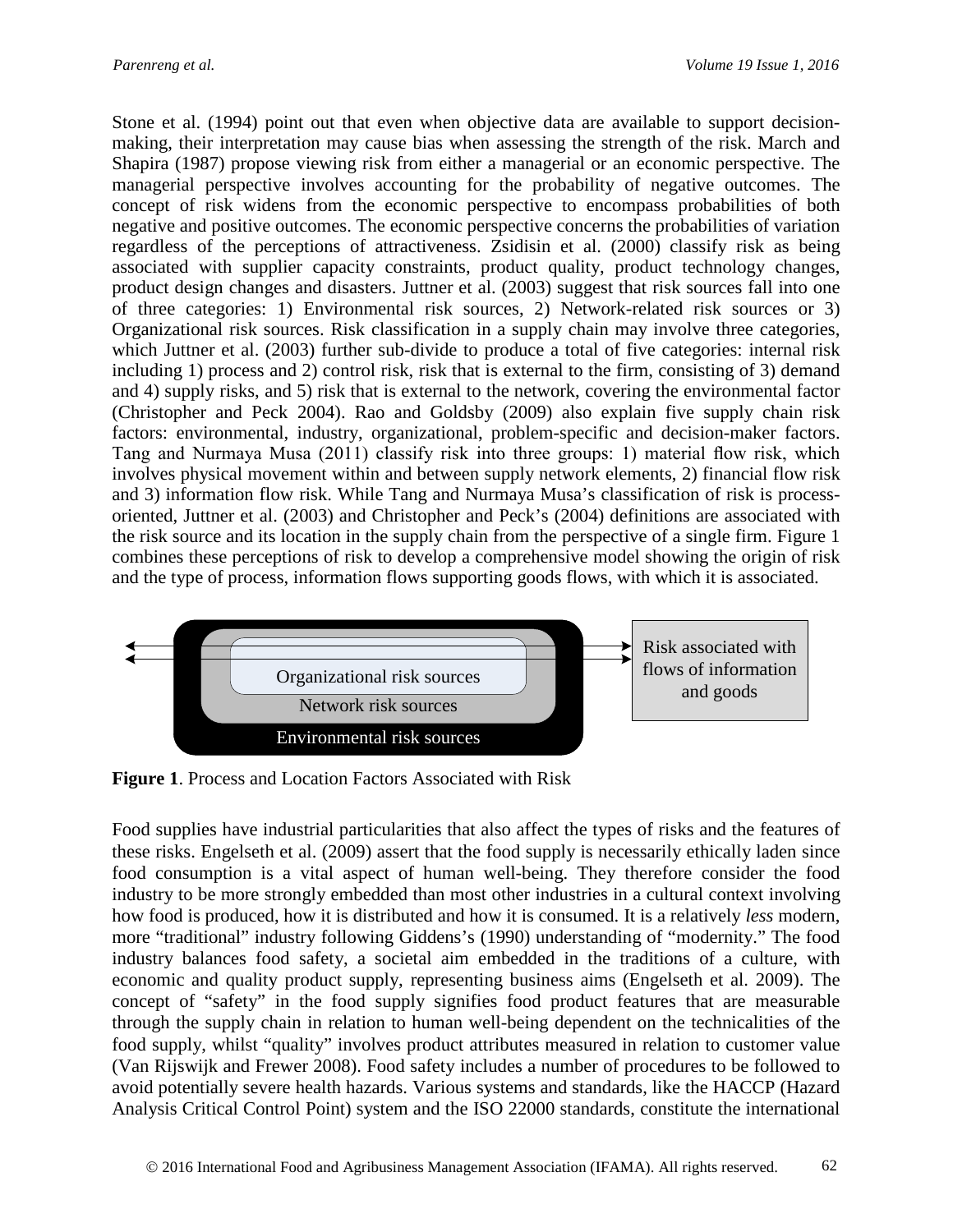and local legislation enforced on this issue to avoid the consumption of contaminated food. Becker (2000) states that food product quality consists of three aspects: 1) product-oriented quality, 2) process-oriented quality and 3) consumer-oriented quality. These features entail three actors or "locations" of quality: 1) the food supplier, 2) the food product itself and 3) the consumer. It is necessary to consider three important food-industry-specific challenges in food supply chains: 1) food safety, 2) food quality and 3) sustainability (Akkerman et al. 2010). These challenges are associated with the food supply purpose, which integrates the societal, ethical and business perspectives (Engelseth et al. 2009). Safety is concerned with ethics, quality with business and sustainability with society and the environment at large. Clearly these considerations are interdependent and interwoven; it is not a clear-cut classification that is in focus here, but the consideration of what constitutes the food supply purpose, taking a wider view than simply focusing on microeconomic business objectives. Food safety, quality and sustainability emerge as prominent aggregate-level risk factors in food chains.

Risk perceptions in food chains are also associated with the way in which actors interact and are dependent on the degree of supply chain integration. "Risk" does not only emerge technically in association with an event; it is also perceived and then communicated to others. A low degree of complete supply chain flexibility and supply requirements exists in the food supply (Adebanjo 2009). Increased inter-organizational collaboration in the food supply, according to Bijman et al. (2006), is due to: 1) the rise of food safety as a prominent societal issue, 2) the raw material in food distribution often closely resembling the finished product and 3) foods to varying degrees always being perishable goods. Fresh foods, such as bananas, represent perishable products, with a limited shelf time frame. The particularities of the fresh food supply include: "… 1) fresh products are not standard and subject to quality deterioration, 2) there is a lack of clear product descriptions and coding standardization, 3) information requirements differ per customer, making standardization complex, and 4) a relatively low degree of automation of farmers" (Van der Vorst and Beulens 2002). These considerations point to a need to model risk management from a complete network perspective. Van der Vorst and Beulens (2002) as well as Taylor and Fearne (2006) in the food management literature indicate the need to model an end-to-end food supply network based on features of seasonality, perishability, safety and traceability factors. Intermediary trading organizations in the food industry face challenges in coordinating retail promotions with lead time requirements. The logistical particularities of foods are concerned with achieving an ethical and safe supply of foods.

The next step is to embed these evoked particularities of the wild-catch seafood supply in the context of supply chain management (SCM) thinking. SCM places the focus on inter- as well as intra-firm integration. It is therefore well suited to acting as a conceptual foundation for considering risk management from a network perspective. SCM thinking can trace its origins to Forrester's (1958) bullwhip effect as well as Alderson's (1965) writings on marketing channels. Especially Forrester's (1958) work is seminal as the foundation for developing the core concept of SCM thinking: "integration." Forrester notes how sales information was distorted due to weak integration when communicating stepwise through tiers of actors organized in a common supply chain. Oliver and Webber (1982) first use the term "supply chain management" to describe the management of flows of materials across organizational boundaries. The focus on SCM involves the study of the synthesis of business and resource networks, the opportunities and barriers to developing synergies between actors in supply chains and the synchronization of activities and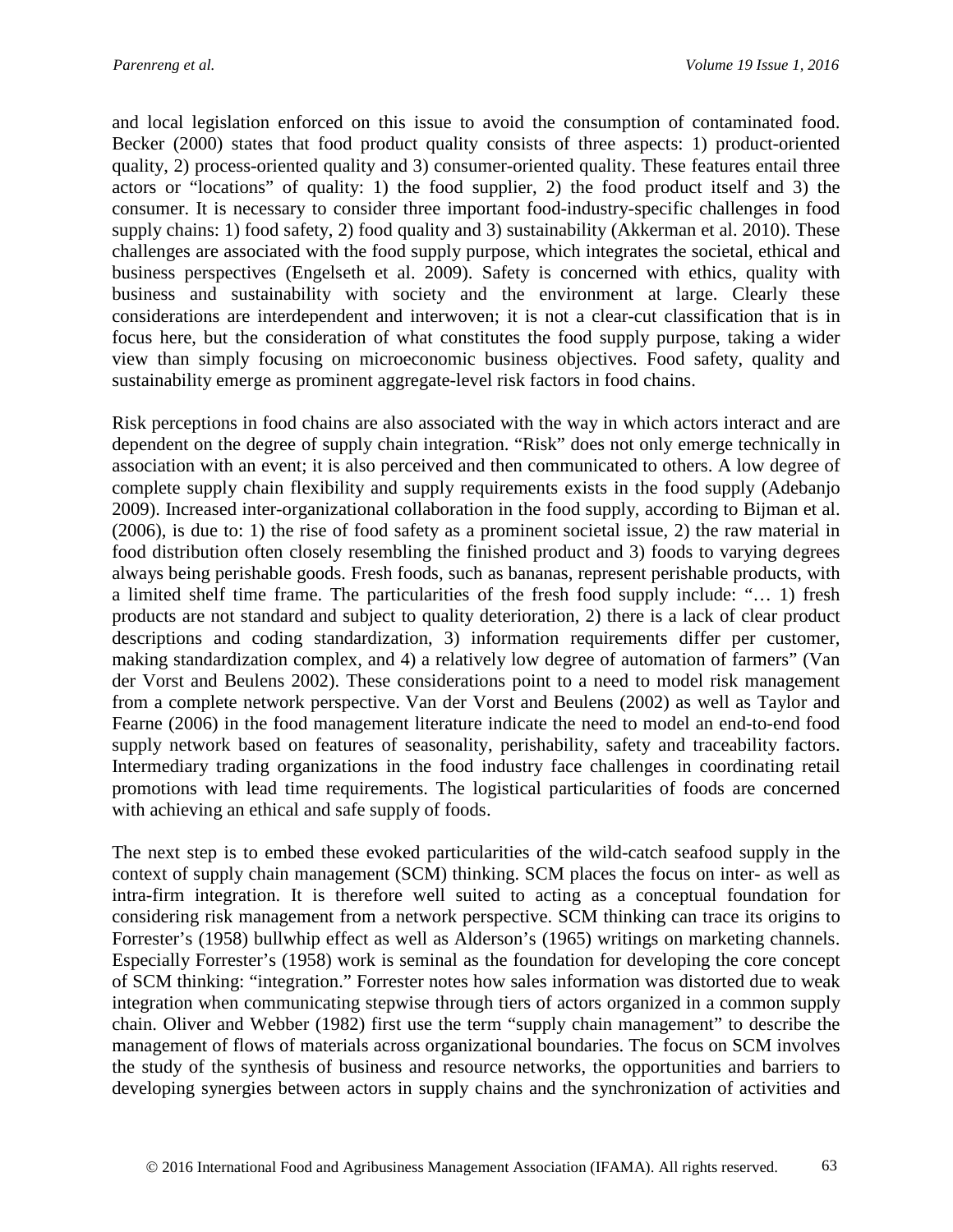operations across supply chains (Bourlakis and Bourlakis 2004). The complete end-to-end modeling of a supply is still weak in SCM; the focus is mainly on immediate supplier relationships.

Alderson (1965) develops the transvection model to depict the logic of the supply from raw material to consumption from an end-user perspective. This approach, together with Thompson's (1967) interdependency theory, is applicable when considering business actor roles and business actor interaction in a complete network. This involves highlighting considerations of interdependency types explained in relation to power, legitimacy and urgency, all of which are vital when considering the mitigation of risk. Alderson (1965) models the flow of goods as a long-linked set of integrated goods-transforming processes. Transformations are directed by intermittent decision-making events termed "sorts" in this piecemeal picture. The transvection in the marketing channels literature (e.g. Rosenbloom 1995) represents an early and unique balancing of transactions with operations through enhancing the logistics side of these channels. While transactions provide a customer-oriented purpose to flows, the transvection places an increased focus on logistical descriptions of sequentially dependent decision-making events supporting value creation through goods transformations (operations). This view evokes the importance of achieving customer value through a model of physical distribution conceived in the early 1960s. In accordance with the transvection model, a sequence of utility-providing operations creates product value by transforming the time, place and form features of goods through a series of decision-making events that Alderson (1965) terms "sorts." Figure 2 models the transvection from a SCM perspective as collaboration associated with logistics.



**Figure 2**. The transvection (the arrows between sorts indicate value-creating transformations of product features) (Engelseth and Felzensztein 2012).

The inquiry involves research following the flow upstream from the end-use state of the finished product through intermediary locations to the upstream initial "conglomerate resources" (raw materials) in accordance with the transvection approach. This indicates, in line with Richardson (1972), an organized series of complementary processes that are dependent on business relationships to facilitate food supply coordination. The transvection model exposes sequential interdependencies that are typical of the food supply. The supply is always represented by a combination of sequential, reciprocal and pooled dependencies according to Thompson (1967).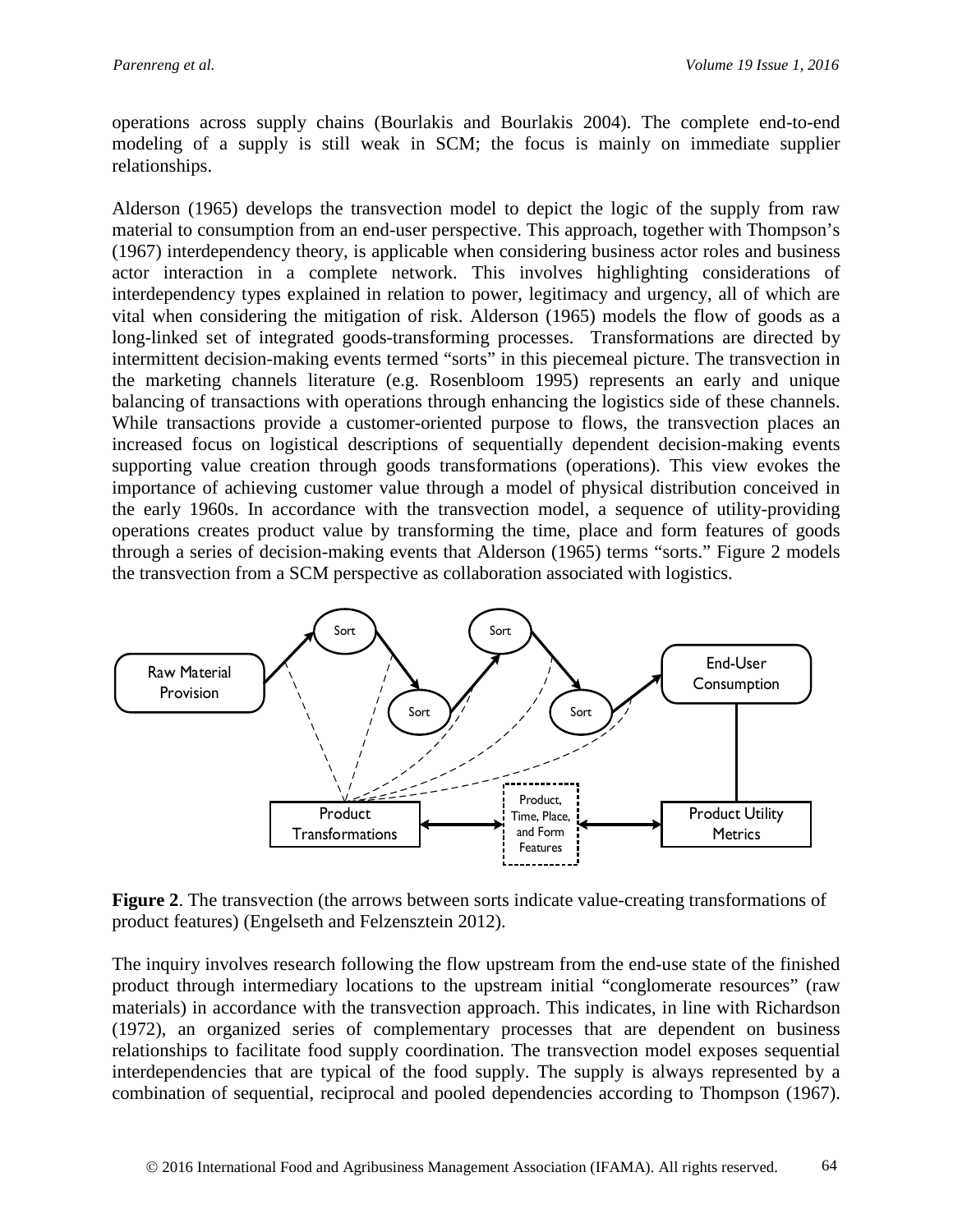The sequential interdependencies are predominant, with pooled and reciprocal interdependencies, in the case of analyzing the food supply through the lenses of interdependency theory. The transvection model, which concerns physical distribution, and therefore at core logistics, accordingly models the technicalities of sequential interdependencies. It provides an analytical approach to the detailed operational-level modeling of physical distribution. Risks are perceptions, so in the transvection model they are associated with sorts. Using the transvection model accordingly takes risk management from the strategic to the operational level. This discussion leads to the proposal of a model of risk management with interdependencies from the perspective of the Aldersonian sort. The model follows Christopher and Peck's (2004) supply chain risk model, which accounts for actor-associated risk rather than the sequentially dependent decision-making entity as food in the food supply. Figure 3 shows how a sort as a decision-making event is embedded in a layer of contexts associated with production through a flow of foods. Given that risk is perceived at sorts, the embeddedness that Figure 3 models directs attention to what exerts an impact on risk and how it may be managed.



**Figure 3**. The Transvection Sorts Embedded in the Supply Network

The flows of both information and foods are associated with risks. This widens the concept of food safety and quality to encompass features of information about these foods: the quality of their traceability. Decision makers need to perceive these changes at sorts since risk is a perception. As sorts are predominately reciprocally interdependent and involve information pooling, risk management is thereby understood as predominately managing information. The model evokes that this communicated information is related to the interdependent flows: foods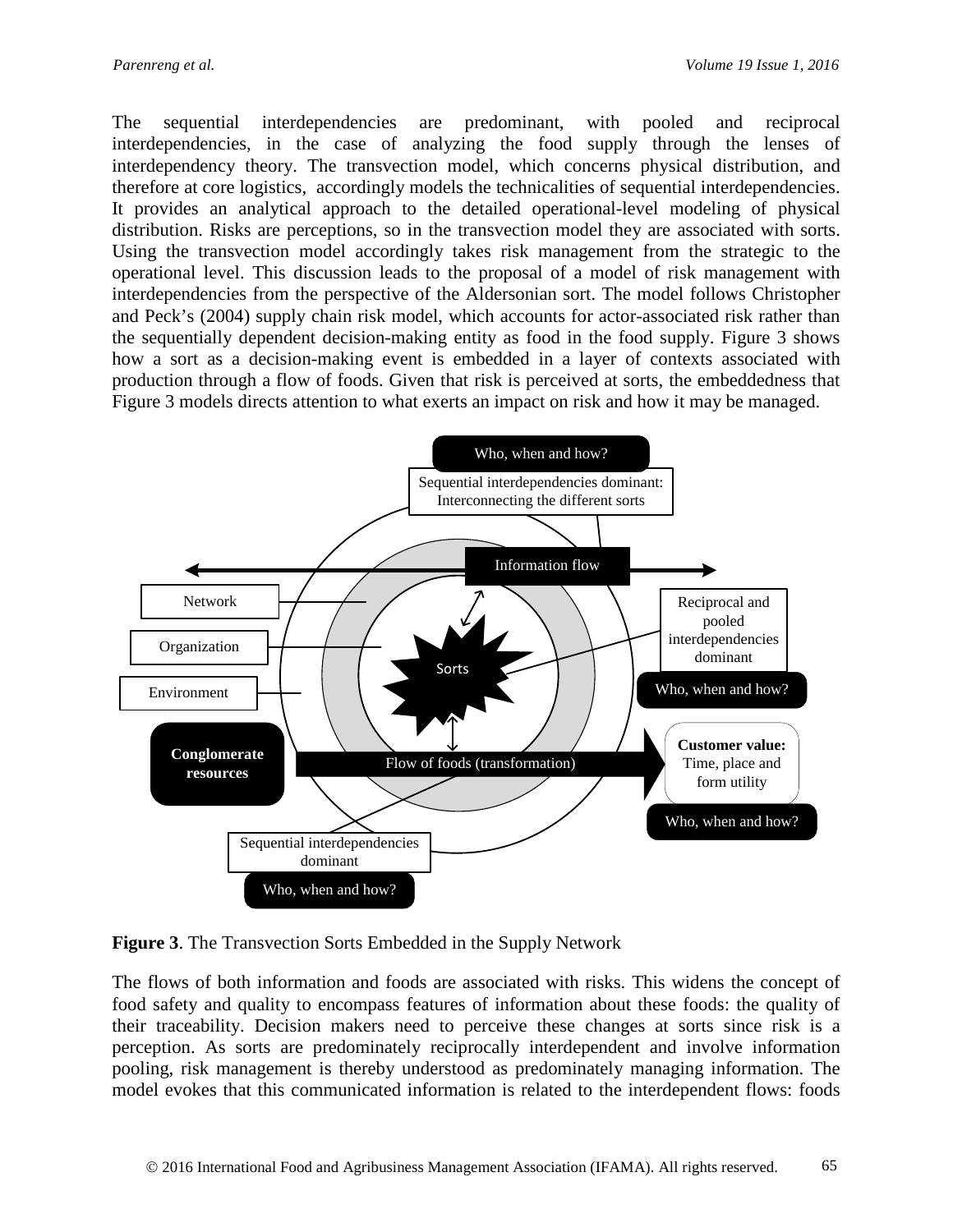and information. *Risk mitigation*, the purpose of risk management, in the food supply therefore involves managing the sources of risk at different locations in the flow of these goods, their severity and their probability. This entails managing risk in relation to the supply, organization and customers from a quality perspective.

## **Methodology**

The case study involves interviews with a set of 26 informants within the tuna supply network in Bitung on Sulawesi Island, Indonesia. The interviewees consisted of 8 informants representing fisheries, 4 traders, 5 processors, 5 business owners, 3 government officials and 1 exporter. Since the study provides data from the upstream portion of the studied supply network, the authors decided to commence the study not from the end-user perspective, following the transvection principle (Alderson 1965), but rather from the raw material source. Accordingly they held interviews with the industrial food processors and finally the intermediaries.

This case study aims to study tuna product operations in a supply network context (Voss et al. 2002). The interviewers made the purpose of the interviews explicit to the informants at the outset, that is, to describe activities focusing on risks associated with their business. The interviews covered logistical factors as well as features of trading based on the analytical framework. This included evoking features of business relationships. The authors used these data to create a detailed and rich case description (Lincoln and Guba 1985) and sought the features of risk management in interviews with informants who were unfamiliar with the concept of "risk management."

These narrative descriptions are based on the informants' accounts of their past experiences or of possible risk-related futures as the primary data (Corsaro and Snehota 2012). The authors accordingly study risk management predominately retrospectively based on the informants' expressions provided in the interviews. The study elicited how the informants perceive their riskrelated operations as well as the perceived likelihood and severity of each event.

The interviews lasted on average for 1 hour and included observations of on-site activities, namely fishing, delivery, market trading and fish processing. The interviewers conducted a further interview with a representative of the Bitung municipal fisheries administration to provide an overview of risk-associated issues as well as examples of the challenges and conflicts encountered in the studied supply network. The interviews themselves took place in a context of high mutual trust and resembled a conversation within an inter-subjective and mutual learning atmosphere. The researcher learned about the process to which the informant had access, and the informant learned about the concepts and theories driving the research. The researcher taped and transcribed these interviews and asked the informants brief additional questions after their interviews when clarification was needed. Although each interview produced a limited number of transcripts, these transcripts include great detail. These actual circumstances add to the credibility and accuracy of the research and enable a rich and "thick" description of the events through a mutual frame of understanding (see e.g. Lincoln and Guba 1985, Eriksson and Kovalainen 2008).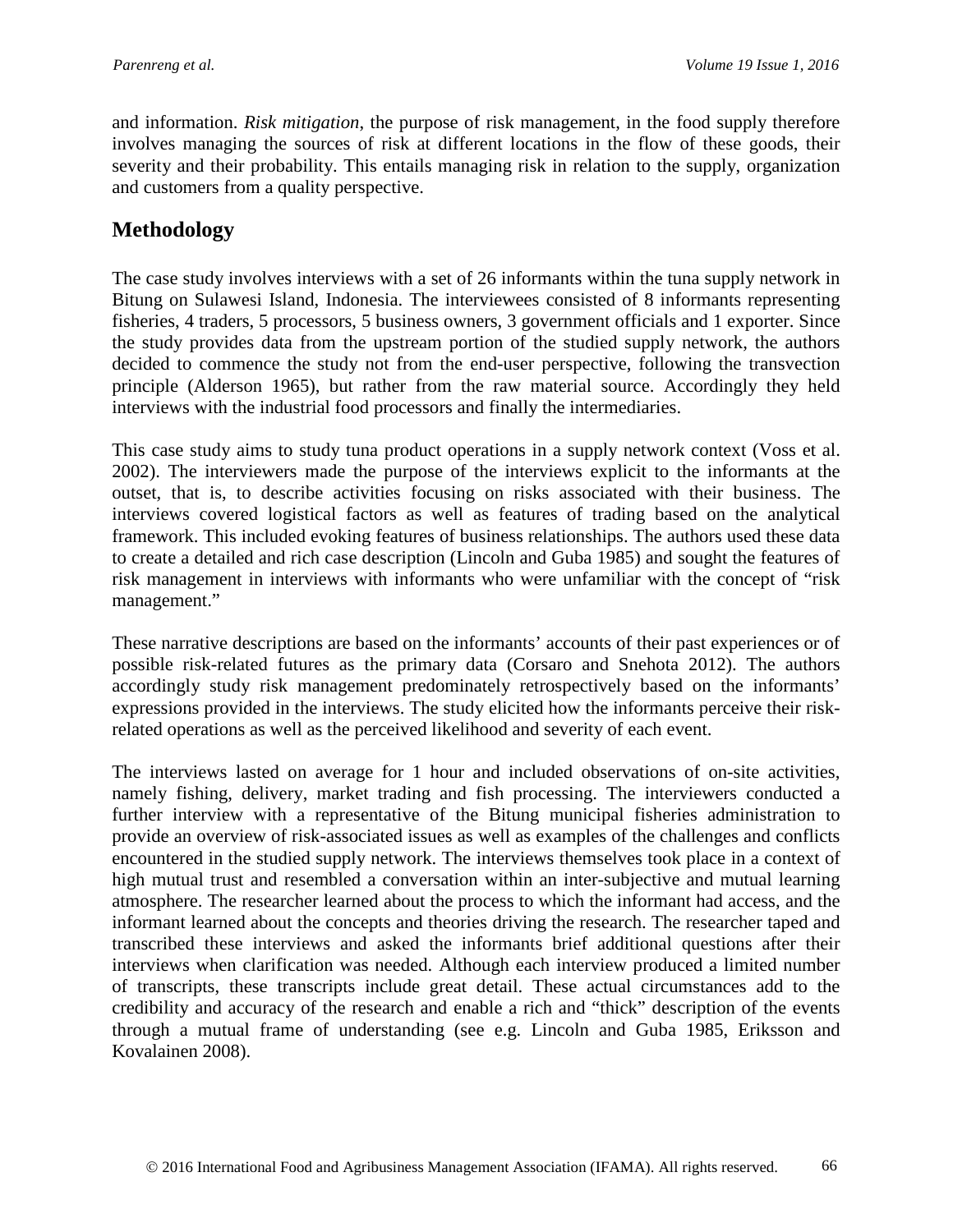The following text narrative, based on this case study of the tuna supply from fishing at Bitung in Indonesia for exporting or domestic retail, provides a basis for analyzing this form of supply by applying the developed research model. This case narrative provides a fundamental description of the network structure and flows of goods as a foundation for more detailed descriptions of prominent risk as perceived by various supply chain actors: fishermen, seafood markets, producers and distributors/exporters.

# **The Tuna Supply Case**

### *Overview*

Figure 4 provides an overview of the described tuna seafood network. The left side represents the interconnected actors while the right side represents the flow of the food process, showing the sequentially interdependent upstream transformation of tuna from a complete chain perspective.



**Figure 4**. The Studied Tuna Supply Network

## *Catching and Delivering Tuna*

Tuna is a saltwater finfish that belongs to the tribe Thunnini, a sub-group of the mackerel family (Scombridae). Thunnini comprises fifteen species across five genera: slender tunas, frigate tunas, little tunas, skipjack tunas and true tunas. The sizes of tuna species vary, ranging from the bullet tuna (max. length 50 cm, max. weight 1.8 kg) to the Atlantic bluefin tuna (max. length 4.6 m, max. weight 684 kg). The bluefin averages 2 m (6.6 ft.) and reputedly can live for up to 50 years. The tuna is an active and agile predator with a sleek, streamlined body and is among the fastestswimming pelagic fish. It lives in warm seas and is extensively fished commercially. Overfishing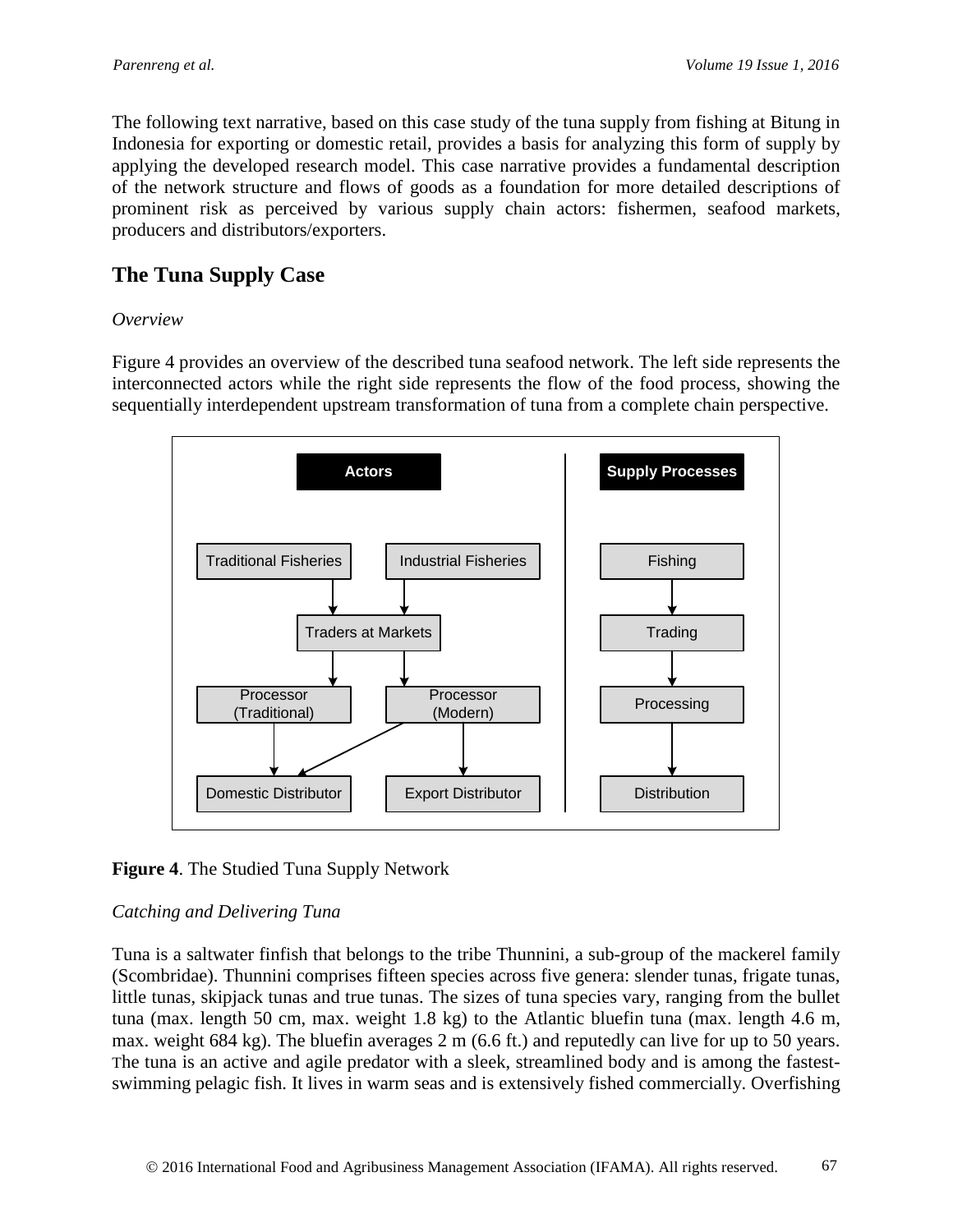has reduced the stocks of some tuna species, such as the Southern bluefin tuna, to the point of extinction.

Bitung is a municipality in the northern part of Sulawesi Island in Indonesia. Bitung's fishermen catch tuna daily in the Celebes Sea. These fishermen are divided into traditional and industrial fishermen. The traditional fishermen are dominated by local residents who have tuna fisheries as their main livelihood. Hand-line as well as pole and line are the main fishing methods applied here. Hand-line is the oldest technique. It is commonly practiced in fishing in Bitung, where a fishing line is held in the hands. The hand-line fishing method uses a small vessel with a maximum tonnage of 40 gross tons (GT) when fishing for tuna. The crew of such a fishing vessel is usually made up of several people, including the captain, the fishing master and the general crew. The fishing master acts as the determiner of the fishing ground. Fishing grounds are usually closely located to a fish aggregation device (FAD) that the fishermen had previously deployed. FADs are man-made objects used to attract ocean-going pelagic fish, such as marlin, tuna and mahi-mahi (dolphin fish). They usually consist of buoys or floats tethered to the ocean floor with concrete blocks.

The majority of industrial fishermen catch tuna using the pole and line method. It consists of a bamboo rod or fishing rod, line and hook. The length of the bamboo is about 2.5 m with a diameter on the bottom of around 5 cm, smaller at the ends. The line used should be shorter than the length of the rod. This helps in the swinging process and in releasing the fish from the hook when caught. The applied hooks are different from the commonly used fishing hooks since they are not inverted, making it easy to release the fish when caught on the hook. The hook is covered with chicken feathers or an elusive rope to camouflage it and fish will attempt to bite this. Catching also uses live bait combined with water spray. Live bait will lure fish to the surface and the spray will hinder their sight so they are unable to distinguish between the bait and the hook. The type of vessel used in this form of fisheries is generally 61-120 GT with a modified bow that is used as a seat for fishing. Fishing in Bitung may also involve the use of fishing gear such as a long line, purse seine and gill net to catch tuna.

The tuna fishing process includes sequentially 1) preparation before going to sea, 2) capture, 3) treatment and handling on the vessel and 4) delivery and unloading at the port. The preparation process at the port includes preparing the fishing gear, organizing the crew, securing the food logistics for the time at sea and choosing the type of vessel. The tuna catch varies based on the type of fishing gear used. The handling on the vessel demands cold and clean storage to secure food safety. After the crew members have caught the tuna and landed it on the vessel, they clean the fish by cutting off the head and discarding the gills as well as the entrails. They then wash the fish to remove bacteria that may cause decomposition and contamination, rinse the whole fish to remove mucus and pack it in ice. Good freezing could hold tuna for up to 6 months. The crew members should provide crushed ice cubes with an equal volume ratio to the fish. The ice should be of the same size and avoid a pointed figuration. The crew members lay the ice first in the holding space, then place the fish on it and finally cover the top of the fish with more ice. They store large tunas in single layers and smaller fish in multiple layers.

Fishing vessels vary in size, holding capacity as well as the ability to freeze goods. Some of the potential problems that can emerge during fishing include a shortage of ice for freezing goods,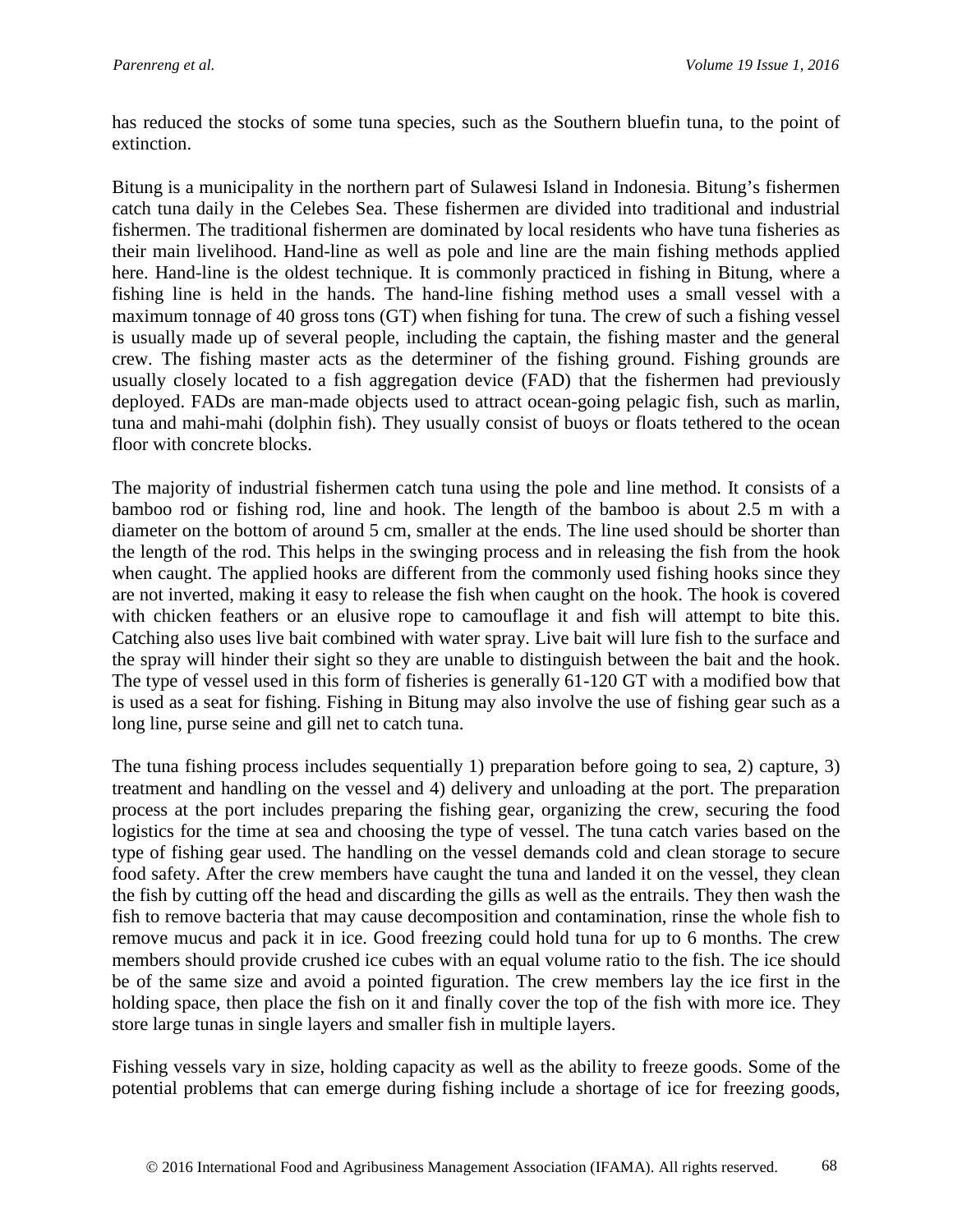non-standard treatment of tuna, limited bait and insufficient capacity for cold storage. Some indirect problems also contribute to the tuna catch quality, such as handling ports that permit tuna to come into contact with direct sunlight when unloading, the use of nets for catching that results in many small tunas being caught, illegal fishing by foreigners, either using their country's flag or using the local fishermen as a way to catch fish in Indonesia, and finally unpredictable weather conditions. Some other challenges include erratic monitoring of the volume of the catch, a lack of government fisheries control officers, the complexity of vessel permit administration and a lack of seafood controllers at the port who can determine the quality of the tuna. Climate change also contributes to the tuna supply chain's problems because the available equipment still cannot detect the weather accurately. The government budget allocation to promote the tuna commodity is limited and does not allow this commodity to develop optimally.

#### *Trading at Bitung Fishing Port*

The fishing vessels land their catch at the Bitung Port for sale, at the port of Pelabuhan Perikanan Samudera (PPS)/Oceanic Fishing Port of Bitung or at the private jetty (Dermaga Untuk Kepentingan Sendiri – DUKS). The PPS is a central agency under the supervision of the Ministry of Marine Affairs and Fisheries, while DUKS is controlled by the Department of Marine Affairs and Fisheries, North Sulawesi Province. The landing of tuna at the port includes the unloading of the fish from the vessel at the port. The unloading process must take into consideration the principles of temperature, speed, cleanliness and food safety in general. The potential hazards during the unloading of the catch that could arise in the landing process, for instance, are having to wait to unload because of the limited handling capacity of the port, the tuna goods coming into contact with sand and unclear procedures for unloading the goods.

Traders purchase the catch at the port. These traders function as intermediaries connecting the fishermen with industrial processors. The intermediaries consist of three groups. One type of purchasers consists of local individuals with no formalized status who have limited skills in determining seafood safety and quality features. It is a traditional family-oriented activity handed down through generations. Their financial capacity is very limited. They deal directly with fishermen and processors based on the fluctuating market price. They do not have a permanent office and generally have no other formal occupation. This relationship represents traditional actor bonding with trust developed over time. The second group of purchasers consists of enterprises usually run by more than one person with an office location. Their management skills are still relatively weak. The owner of this kind of trading business can be a local person who has some capital or outsiders who invest in Bitung. These traders are often termed "collectors" or "middlemen." The third group contains industrial food manufacturing firms. This group has always represented the interests of the company for which it works. These purchasers have the highest degree of management skills of the purchasers, including fish quality control and assessment. Representatives of the processing firms make the purchasing decision.

The trading of tuna takes place at a local seaport auction. This auction facility is operated by the municipal government. It involves determining the quality grade of tuna, namely A, B or C to represent the best, mediocre and worst quality levels. Some tuna receive the lowest grade due to poor handling on the vessel. Lower quality entails a lower price. The limited capacity for storing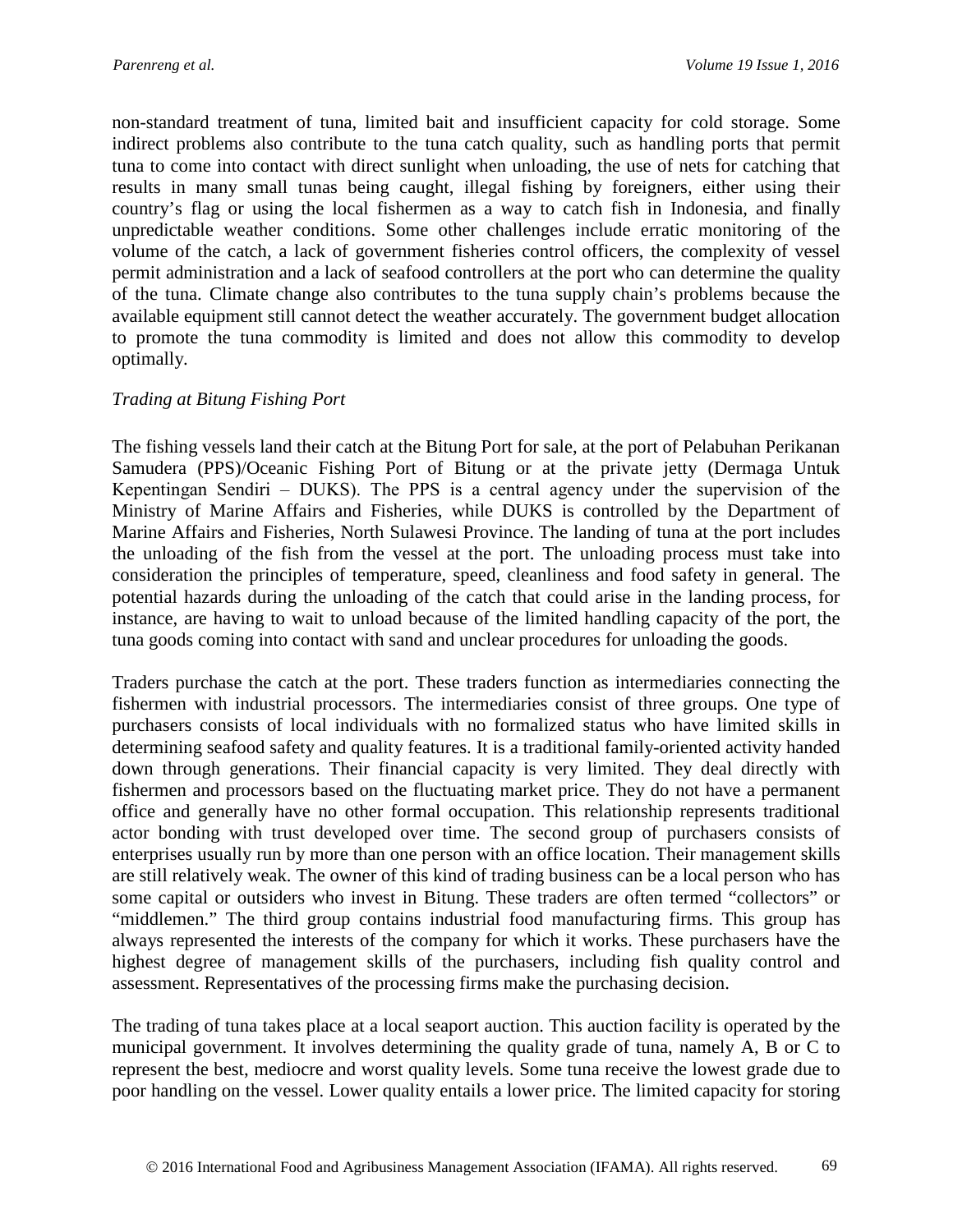and handling tuna auctions in the ports, no cold storage and no separation between clean and dirty areas in the port can also affect the quality of the tuna. Pick-up cars then deliver the tuna to the processor for the next processing stage.

#### *Processing*

Second to fishing, the processing of tuna at a food manufacturing facility is one of critical points in the tuna supply chain. Processors are primary processing companies that produce a slightly refined tuna product. These firms are large, professional organizations. Primary tuna processing produces fresh and frozen tuna. Fresh products can be tuna  $GG$  ( $GG$  – gilled and gutted, completely cleaned, but with head on), tuna HGT (HGT – headed, gutted, tail off), tuna loins (the boneless portion cut lengthwise from either side of the backbone of a large, round-bodied fish, the back portion of the fillet having had the belly section removed), pocket hand-cut and hand-cut cubes (cubes generally, IQF individually quick frozen cubes cut into various sizes from  $4 \text{ mm}$  upwards; IQF – individually quick frozen). Frozen tuna includes tuna loins, tuna saku, tuna steaks (steak  $-$  a cross-sectional slice of a fish, usually 0.5 to 2 inches thick and containing a section of the backbone), tuna cubes, tuna kama/jaw, ground meat, tuna bellies, tuna cheek and tuna heads.

The manufacturing process is very detailed and the quality is dependent on standards. The Hazard Analysis and Critical Control Point (HACCP) is an important quality manufacturing standard used by these types of firms. The use of the HACCP standard is vital since it has an impact on the tradability and price of the finished products. Customers usually request traceability information including details of the handling process from the catching location. Failure to follow these traceability demands can lead to the rejection of tuna products and economic loss. Mistakes in the processing include such hazards as contaminated substances, human error or processing failures. These companies emphasize a strict "standard operational procedures" (SOP) system. Since the cold storage facilities and plant capacity are limited, a general aim of tuna processing is high processing speed.

### *Distribution*

The processor or a third-party distributor may handle the distribution from the primary processor to the customers. Producers themselves distribute the products sold on the domestic market, while exports are handled by a logistics company. Bitung channels these goods through either the Bitung Oceanic Port or the Sam Ratulangi International Airport. Fresh tuna products are transported by air and frozen products by sea. The tuna from Bitung is a relatively limitedly transformed good, a primary product, which many overseas customers will further distribute through many tiers of intermediaries prior to its final consumption. In the export market this raw material may end up as a retailed fish product, on the menu of restaurants, and it may undergo further processing, such as tuna canning. One of the challenges in this transport process is that there are no direct cargo flights to international destinations from Manado Airport, even though it is classified as an international airport. All products must therefore undergo transit handling at one of the other Indonesian airports, such as Jakarta, Denpasar or Surabaya. Such limited transport and handling facilities influence the product's freshness due to terminal procedures that are often erratic. Companies use refrigerated containers to ship by sea.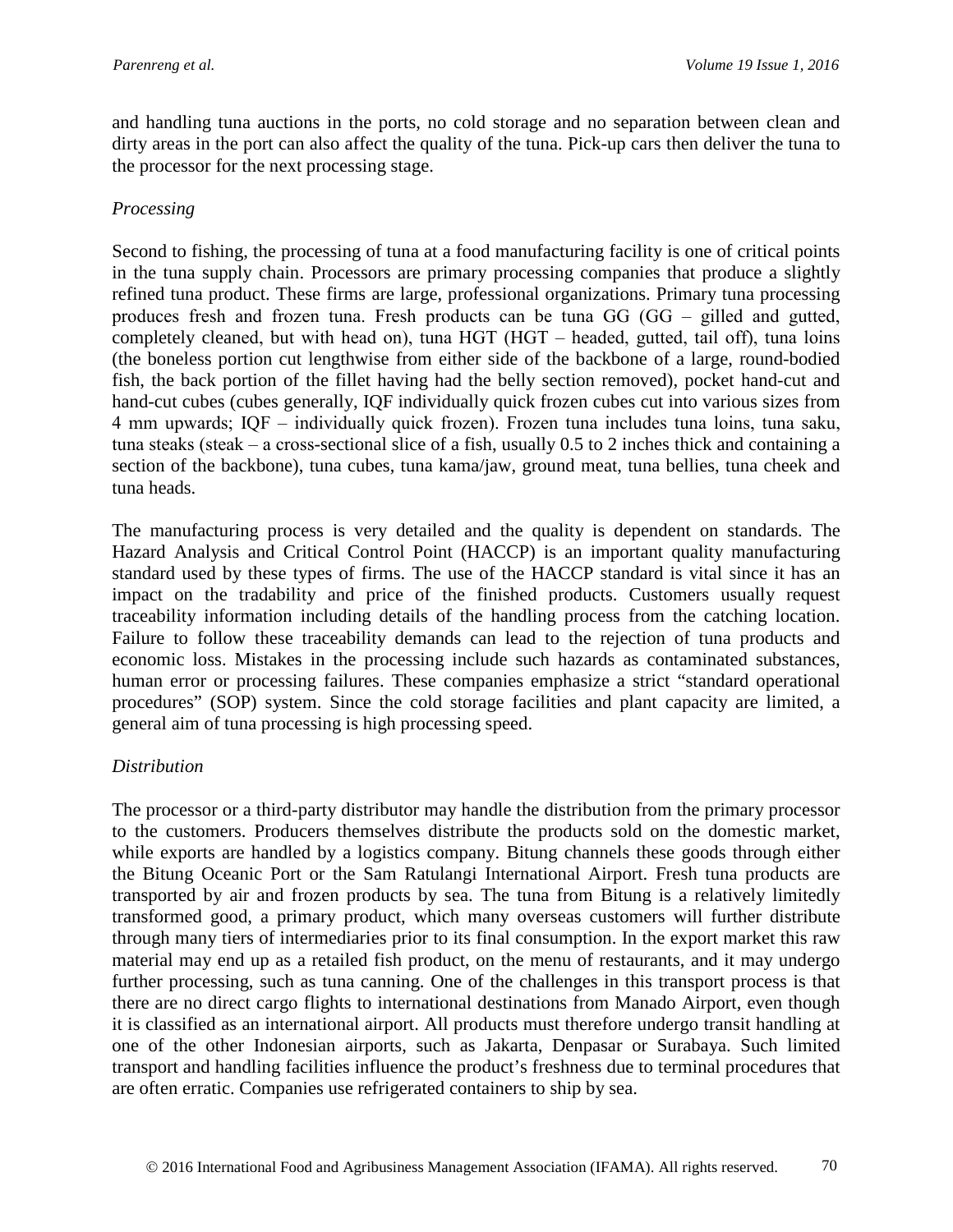Domestic distribution involves both sea and air transport. The customers may be restaurants or traditional marketplaces that sell tuna for household consumption. There is no evidence of compliance with standards in the processing in the domestic market, but in general domestic consumers can distinguish directly between good and damaged fish. Customers will purchase fish that are of inferior quality for consumption at a very low price and can further process it into feedstuff for animals.

The decline in the overseas demand is currently affecting the distribution for the export market. Overseas customers who have received tuna have rejected it in some cases due to packaging damage, contamination or documentation errors, including missing traceability information. Another factor that causes problems for the exporter is the high quality expectations of foreign customers. This is especially true for Japanese importers. Furthermore, economic downturns in export markets lead to a lower demand. The fishermen are also unaware of these export customers' often unusually high quality concerns.

The final exported tuna product appears on supermarket shelves or in restaurants in sushi, sashimi or tuna rolls. Europe, Japan and America dominate the tuna export market. These foreign customers follow their home market's strict rules for traceability and product safety and quality. Awareness of the sustainability of tuna fishing has an impact on the demand in some foreign markets, since the media in these countries regularly report on tuna's status as an endangered species. The price of tuna on the export market is clearly differentiated from that in the domestic market. Export prices can be up to double the domestic tuna price. The Bitung processers are limited to domestic distribution if they do not follow the international standards. This includes following quality procedures involving catching, handling, washing, sorting, grading, freezing and transporting fish through the entire supply chain. An important factor causing the rejection of fish is insufficient cleaning. The rejection of tuna results in economic loss all along the flow of tuna, including the processor. The consumer for exports could be distribution centers, supermarkets or restaurants.

## **Analysis**

The preceding case narrative concerns the flow of tuna from origin to destination through four major processes: catch, trading and processing followed by distribution to the domestic and export markets. These data provide ample grounds for analyzing the risk associated with production and thereby the supply risk. Figure 3 depicts the four main components associated with the analysis in this study: 1) customer value, 2) flows of foods, 3) flow of information and 4) sorts. The study proposes these as interdependent components with unique features that exert a combined impact on risk. The analysis will first consider each of these four components individually, thereby providing a foundation on which to consider risk mitigation in food networks.

Firstly, customer value is, in accordance with Alderson's (1965) transvection, ultimately associated with the end-user; the perception is associated with the supply purpose. The intermediaries, however, also function as customers and may therefore be associated with intermittent customer value perceptions. As perceptions are involved it is difficult to determine whether the sequence (timing), pooling or reciprocity is more important in forming customer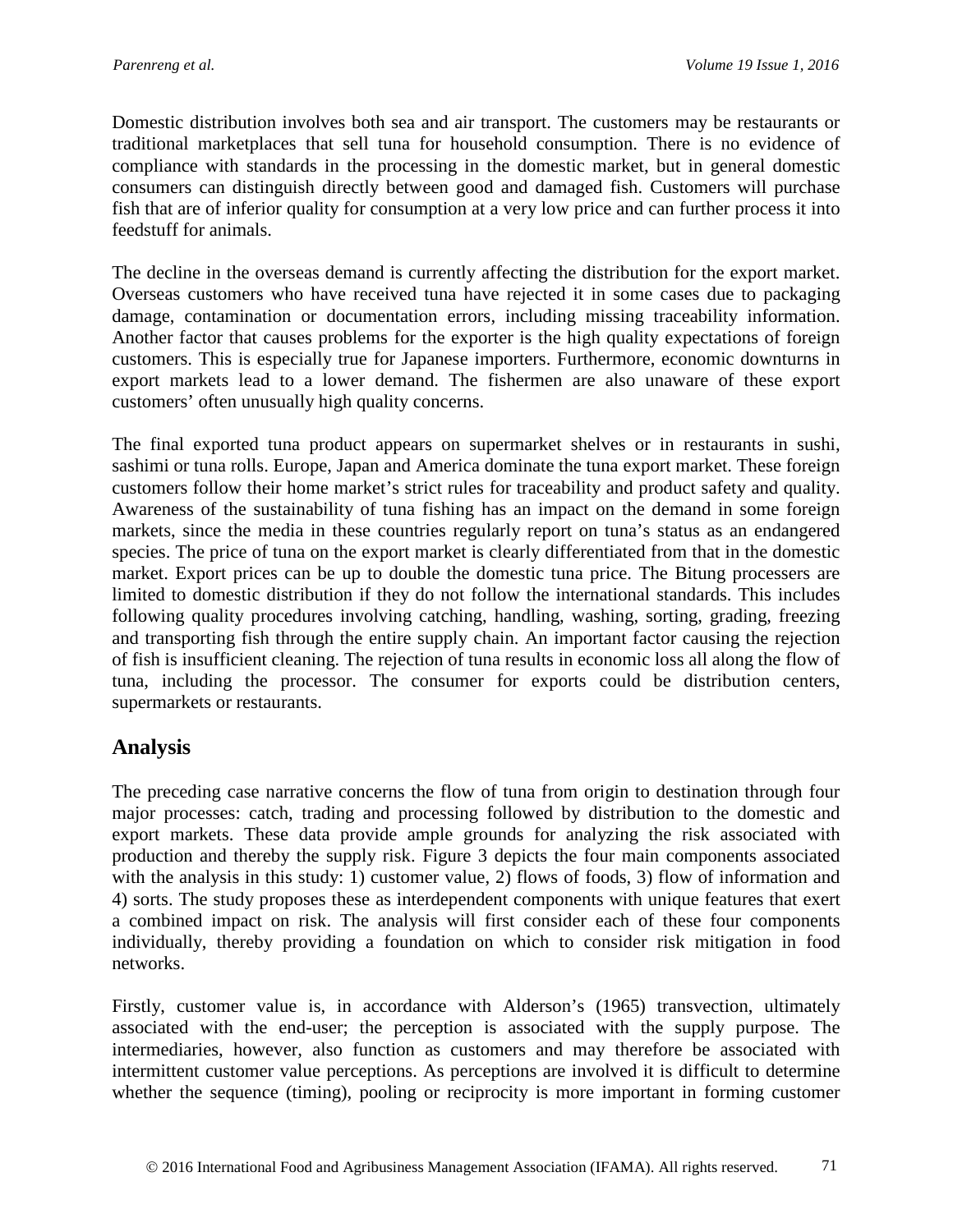value perceptions. Interdependencies clearly exist, but for now the researchers consider them as balanced in relation to understanding the nature of customer value. All suppliers, furthermore, perceive customer value, since it is the purpose of supply. Fisheries only vaguely consider the requirements of the end-user (customer value) in this long-linked chain of events (sorts). The chain of actors, however, conveys the food quality requirements; there are ample grounds for information distortion following Forrester's (1958) line of thought. Fisheries experience a simple perception of tuna's physical features in the market, in which traders advocate their customers' requirements. Tuna, being a food product, is embedded in traditions of food culture. The degree to which this culture influences consumer preferences is not known. Such data, which are highly relevant to determining the nature of tuna supply, would clearly enhance this analysis. The data in this study indicate that the demand for tuna in its weakly processed state, as described in the case, is relatively stable. It is a type of food that is not subject to strong market fluctuations. This may in part be due to the fact that the study does not consider the processing of tuna into branded food products. The initial-stage processed product described, still only moderately processed, can produce a wide range of finished products. This functions as logistical buffering between market demand fluctuations and supply. It is apparent based on this understanding of the "who", "what", "when" and "where" factors related to customer value that the demand risk is relatively stable. As the data concerning customer value in this study are rather limited, this analysis needs further elaboration in other studies. As an example, further analysis can be connected to marketing, applying both a business marketing and a customer marketing approach considering the nature of customer value through tiers of intermediaries to the ultimate tuna product end-user.

The flow of tuna (goods) in the studied case represents the core feature of production leading to product realization and thereby grounds for assessing customer value. This is, following Thompson's (1967) conceptualization, a "long-linked" form of value creation that flows through different actors in the supply network: a chain of sequentially interdependent activities guided by sorts. Alderson's (1965) transvection model is clearly applicable as a conceptual research model in such supply structures. These activities are relatively simple technically speaking and involve a limited degree of pooled and reciprocal interdependencies. The safety and quality of tuna depend on transformation processes organized into what the flow metaphor can describe appropriately as production. The risk in this flow is predominately associated with the process of transforming the tuna in its movement towards the end-user. The flow of tuna is technically often only indirectly associated with sorts in practice since decision making in more modern settings takes place independently of tuna goods' physical identification and observation. Risk is therefore associated with the factors inhibiting the production, including the sustainability and safety factors associated with goods transformation. The flow of tuna is not limited to features of the network, but also involves the environment.

The flow of information is weakly studied in this case, limiting the detail in the analysis. It concerns the transfer of documents moving both upstream and downstream. These are predominantly documents about the tuna flow. This flow is clearly less sequentially interdependent than the flow of goods that it seeks to describe and thereby establish traceability. Information pooling is a core feature of this flow to create documents adapted to various uses, including product history information associated with traceability. The same information may also be duplicated, and information is created through this flow to facilitate the decision making at sorts. Risk in this flow is therefore associated with *the quality of information* provided at sorts: the degree to which the information alerts decision makers about hazards in the flow of tuna.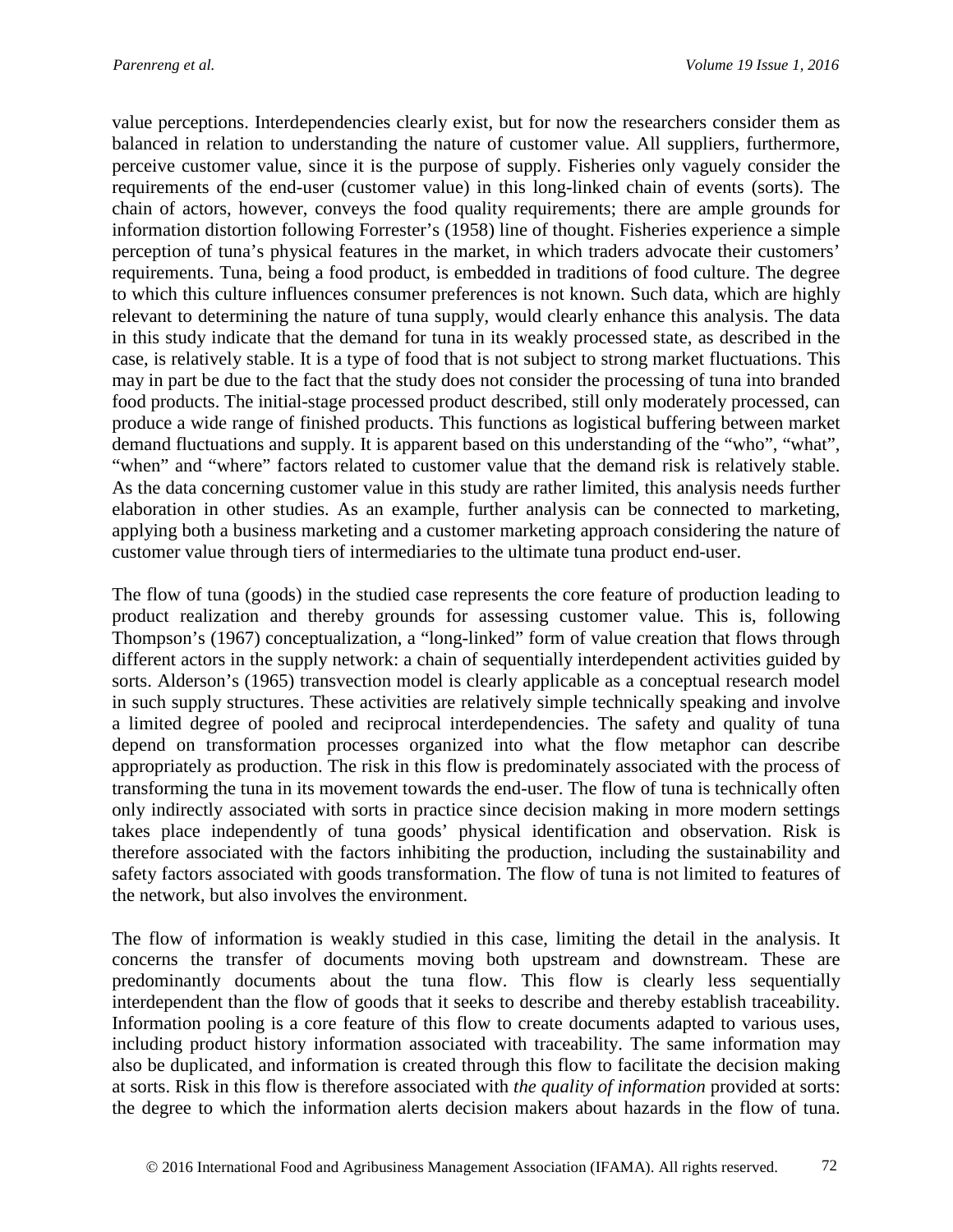Traceability is the key to mitigating this form of information-related risk. The information flow encompasses more than traceability; it also includes information about customer orders and market information in general: the downstream and future perspective of the flow of goods. Risk in the information flow is associated with how information interconnects the customers and the flow of goods with sorts and with information about the future, present and past state of goods.

Traceability is as an information resource associated with that part of the information that may mitigate risk; descriptions of the product history in the upstream portion of a supply chain form the perspective of a particular sort. It is possibly a continuous effort to develop traceability that may enhance the product quality and thereby mitigate risk, in line with Vanany et al. (2015). This means that developing food product traceability, according to Engelseth (2009), encompasses features of informing about the *past, present and future states* of foods. The information flow favors risk mitigation as it supports product realization through production via the flow of goods directed by sorts. The prime question is whether the information communicated to sorts reveals the features of potential events before they take place so that actors may work to mitigate the risk. These risk events appear in the future and therefore are not directly associated with traceability. When developing and using any traceability system, however, synergies in the form of avoiding unwanted events and developing resources to handle such events if they occur may be organizationally interlinked with a traceability system. This means that not only integrating fisheries with local markets and processors with exporters will encompass informing about product history, but the action of registering production from fishing vessel to exporter is likely to have synergetic effects. Simply evoking the need for traceability in the tuna chain will stimulate the awareness of the people carrying out the production and distribution activities to be more quality and safety conscious. The act of identifying goods and controlling and registering their quality in a traceability system will promote improved quality since it functions as a control mechanism. The question remains of whether the management understands this incremental use of sorts strategically.

The transvection provides a perspective of interaction associated with production. Sorts are decision-making events (Alderson 1965) also entailing a conglomerate of actors' risk perceptions at an operational level. Not only should SCM consider how people and companies are integrated into networks, but is it also possible to suggest that the way in which events are networked is important in mitigating risk. The actors in this case network the decision-making supporting the flow of tuna to mitigate risk together as a collective. Different sorts that different actors with varying perceptions of purpose (e.g. customer value) frequently carry out are timed logically in relation to each other. The sort itself is, however, an event that implies a strong degree of pooling of information resources as well as people. The importance of reciprocal interdependencies increases with increasing uncertainty. This interdependency is found both within and between firms. As the tuna product flows towards the end-user directed by a sequence of sorts, actors make decisions to direct this flow as well as to handle unexpected challenges. It is in this flow, a dynamic system, that the authors propose risk mitigation as embedded information-supported administrative tasks.

The sort always encompasses a certain degree of reciprocally interdependent decision-making in the supply chain and is therefore clearly dependent on the human knowledge resource. People as knowledge, and the way in which people interact with other knowledge components in a network, influence the decision outcome at sorts. Decisions are not isolated to a single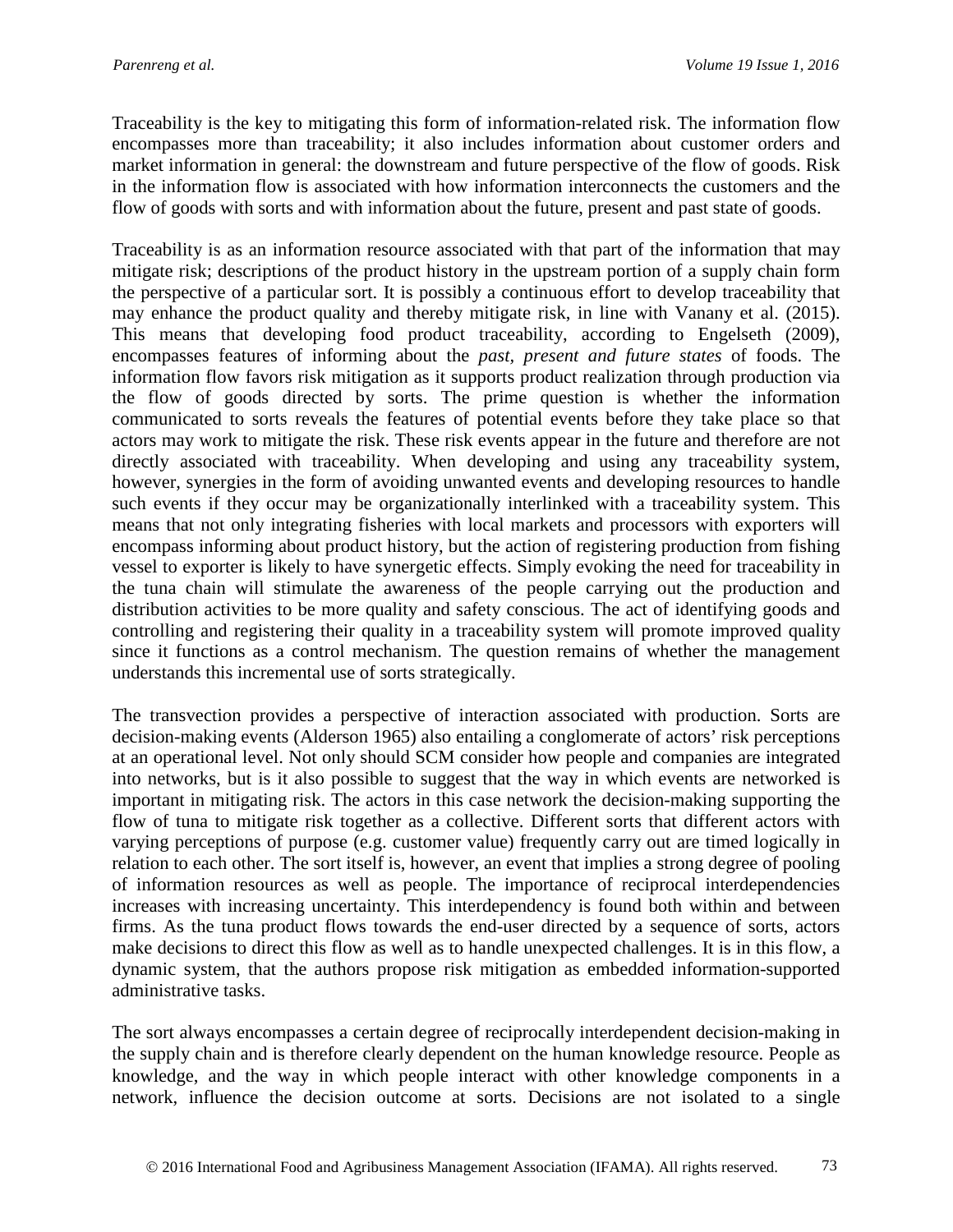"responsible" decision maker. They are nested in a system of decision makers and interests. Sorts therefore both mitigate and may even create risk. It is therefore in the interest of a supply chain actor to provide quality decision making and this may be the core to risk mitigation based on Figure 3. The quality of sorts is highly dependent on the pooling of people and information. Sorts, since they evoke the people's role and divergent perceptions, also represent the challenges of divergent interests and imbalanced power in the supply network. The decision making of actors who may be characterized as "agents" becomes evident as a supply chain role at the sort. Therefore, supply chain integration as a management principle is highly pertinent in facilitating daily operations associated with risk mitigation and this involves aligning the divergent perceptions and interests of the supply purpose. These supply agents at different locations, with different perceptions of the flow of foods and handling different aspects of information about the transformed foods need to collaborate to trace foods. The model shown in Figure 3 has guided the investigation into the tuna supply network and provided an initial analysis revealing how actors can systematically comprehend risk management from a network perspective. The study develops the following empirically based model grounded on this analysis.



**Figure 5**. Risk Management in a Supply Network

Figure 5 evokes risk management as networked sorts, the vital sequentially interdependent decision-making events in the food supply network, supported by traceability (involving skills,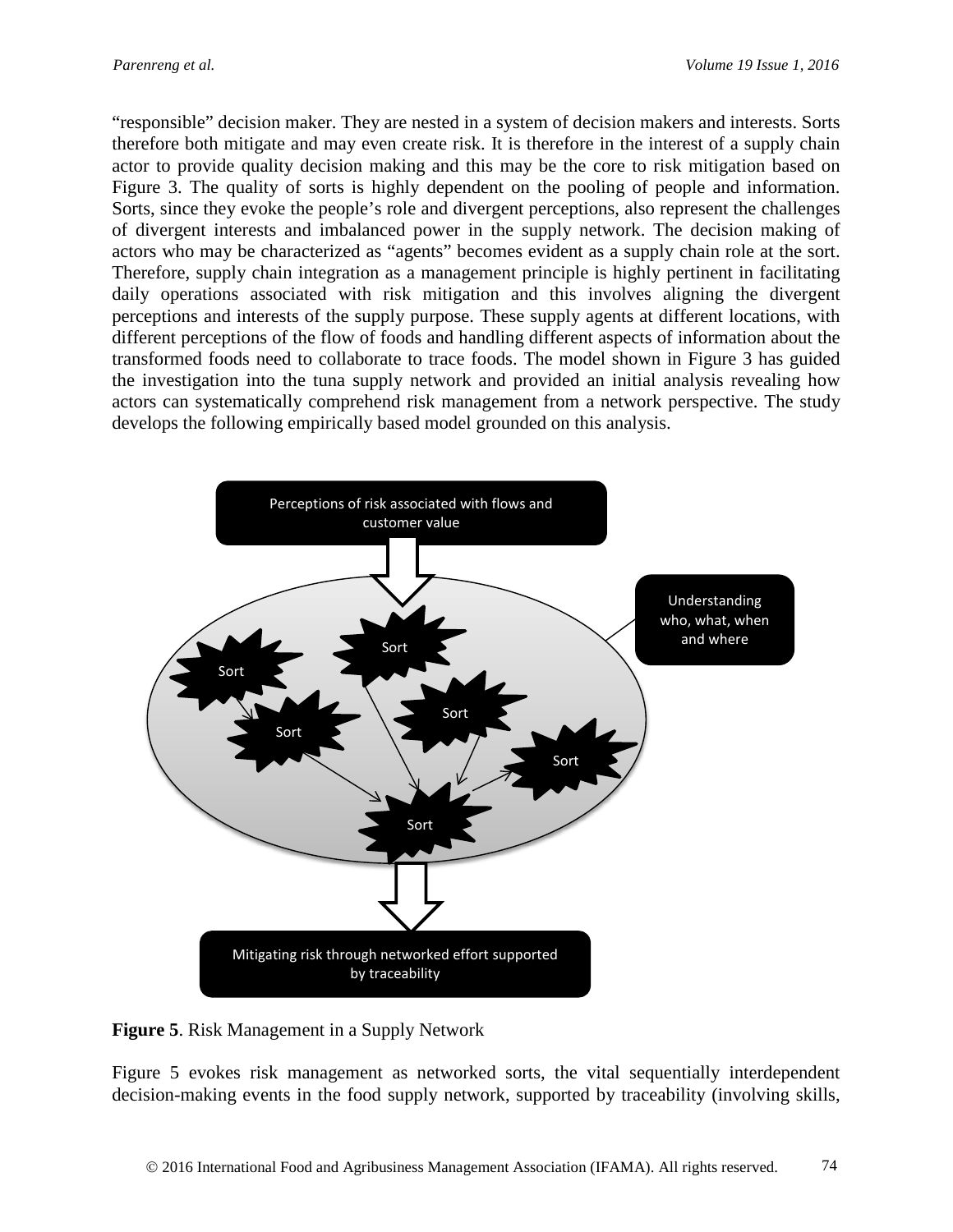activities and system). However, these sorts are not purely sequentially interdependent themselves, since they involve predominately information resource pooling and reciprocal interdependencies associated with information exchange. Sorts are enabled through the strategically founded use of the traceability system, tools for problem solving and hence also risk mitigation. A network analysis provides grounds for understanding the context of this model and how actors may develop a network atmosphere (Gadde et al. 2010) that facilitates operationallevel daily risk mitigation procedures. Mitigating risk from this picture is essentially associated with developing an agile supply since it enhances the data capture processes as well as thoughtthrough multiplex information use (Engelseth 2013).

The supply chain actor seeks clarity in how risk may be mitigated from a business perspective. The preceding discussion suggests that understanding risk management is a complex concept. The discussion sheds light on managing risk in food chains. Food safety is ethically laden. The supply network being a business entity, economic concerns are also important. Risk is associated with balancing these two factors. The food supply is therefore associated not merely with network concerns, but also with environmental concerns. These involve a wide range of issues related not only to food safety concerns but also to sustainable fishing and production and human welfare in general through job creation in local environments, as some examples of a wide range of environmental issues pertinent to the tuna supply. Table 1 provides an overview of the risk agents (sources), their impact and how such risk may be mitigated.

Risk mitigation, following Table 1, is associated with first classifying the four types of processes: 1) fishing/catching, 2) trading, 3) processing and 4) distribution. Different forms of risk may be pinpointed within these types of processes. These forms of risk are associated with different metrics, termed in Table 1 as their "impacts." Finally it is essential in risk management not only to describe and understand the types of risk, but also to consider how to mitigate the risk. The treatment of a risk agent is basically preventive and associated with decision-making that may be termed as sorts. If immediate action is not taken, the potential risk would turn into a *risk event* that would result in a greater impact. Mitigation involves approaching the risk agent at its location including addressing both the people at the sorts and the production associated with transforming the tuna product. A number of methodologies to manage risks are available in the literature. Pujawan and Geraldin (2009) propose an approach called the House of Risk that the supply chain players can use to prioritize actions systematically to address the risk agents.

Risk management means avoiding reactive action after an undesirable event occurs by addressing 1) how actors may design processes from a long-term perspective because the risk has occurred and 2) how actors use the information flow from an operational perspective to support the flow of goods throughout the supply chain processes. Risk mitigation concerns both strategic and operational levels. These are quite different in practice. Table 1 focuses on the operationallevel risk mitigation associated with the flow of goods. Clearly these operations that mitigate risk demand an agile supply network that is again dependent on flexible resources available at sorts. Mitigating risk at the strategic level is associated with developing an agile supply, which involves developing flexibility in resource design, interaction and use. Flexibility's criticality in a dynamic supply chain is much discussed in the recent literature. Pujawan (2004) proposes, for example, a framework to assess and improve supply chain flexibility. Angkiriwang et al. (2014) point out that companies need to have an appropriate level of flexibility to deal with uncertainty.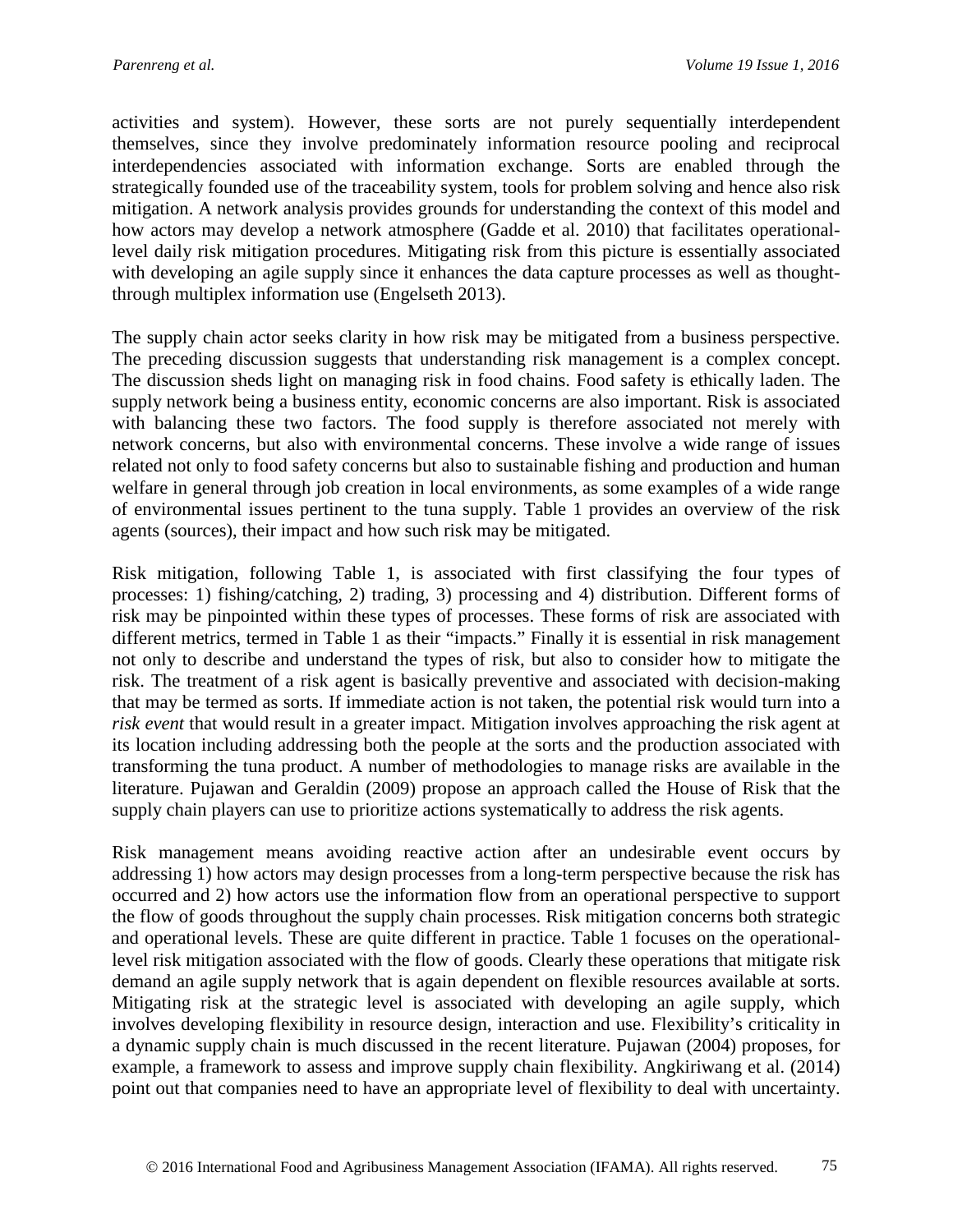Uncertainty exists in supply, demand and internal processes, and depending on the uncertainty typology, companies may need different strategies to meet the required level of flexibility. This study points out traceability as an enabler of flexibility in supply chains.

| <b>Process</b>       | <b>Potential Risk Agent</b>                                                                                                                                                | <b>Potential Impact</b>                                                                                                    | <b>Risk Mitigation (Agent)/Preventive</b><br>• Increase the fish aggregating<br>device (FAD) units<br>• Certify the handling process of fish<br>on board<br>• Apply the standard operational<br>procedure (SOP) strictly<br>• Complete the fishing vessels with<br>refrigeration facilities according to<br>the standards required<br>• Arrest and sink the fishing vessels<br>that operate illegally |  |
|----------------------|----------------------------------------------------------------------------------------------------------------------------------------------------------------------------|----------------------------------------------------------------------------------------------------------------------------|-------------------------------------------------------------------------------------------------------------------------------------------------------------------------------------------------------------------------------------------------------------------------------------------------------------------------------------------------------------------------------------------------------|--|
| Fishing/<br>Catching | Lack of bites<br>Poor treatment while in boat<br>Bad weather<br>Limited availability of fish<br><b>Illegal</b> fishing                                                     | Limited catch<br>Damaged fish<br>No fish<br>Limited catch<br>Low income                                                    |                                                                                                                                                                                                                                                                                                                                                                                                       |  |
| <b>Trading</b>       | Open port<br>Cold storage unavailability<br>Sand-contaminated product<br>Unavailability of a dedicated<br>market for the product                                           | Damaged fish<br>Damaged fish<br>Low price<br>Uncompetitive price                                                           | • Provide a landing place and<br>auction space specifically for tuna<br>• Provide shared ownership of cold<br>storage                                                                                                                                                                                                                                                                                 |  |
| Processing           | Human error in processing<br>Limited cold storage<br>Low-quality packaging<br>Low market demand<br>Product rejected by a foreign<br>customer<br>Electricity supply problem | Bad quality<br>No safety stock<br>Damaged fish<br>Low income<br>Loss of profit<br>High-cost operation,<br>quality problems | • Increase training of labor for tuna<br>processing<br>• Maintain adequacy and stability of<br>the electricity supply                                                                                                                                                                                                                                                                                 |  |
| <b>Distribution</b>  | Unavailability of direct flights<br>Problems with the logistical<br>infrastructure<br>Unavailability of fresh product<br>transportation                                    | Fish products have to<br>transit<br>High-cost product,<br>delayed distribution<br>Quality problems                         | • Improve service quality and flight<br>connectivity<br>• Provide refrigerated cars                                                                                                                                                                                                                                                                                                                   |  |

|  |  |  |  |  | Table 1. Risk Agents, their Impacts and Mitigation in the Studied Tuna Supply Network |
|--|--|--|--|--|---------------------------------------------------------------------------------------|
|--|--|--|--|--|---------------------------------------------------------------------------------------|

Table 1 shows that extending the use of fish aggregating devices (FADs) can mitigate risk in the process of fishing/catching to overcome the shortage of bait. FADs are temporary structures or devices made from any material and used to lure fish. Before the fishermen fish for tuna in a predetermined location, they head out to obtain bait using FADs. More FADs will increase the amount of bait and increase the chances of catching the tuna. The strict application of the standard operation procedure (SOP) can improve the lack of handling after catching the tuna and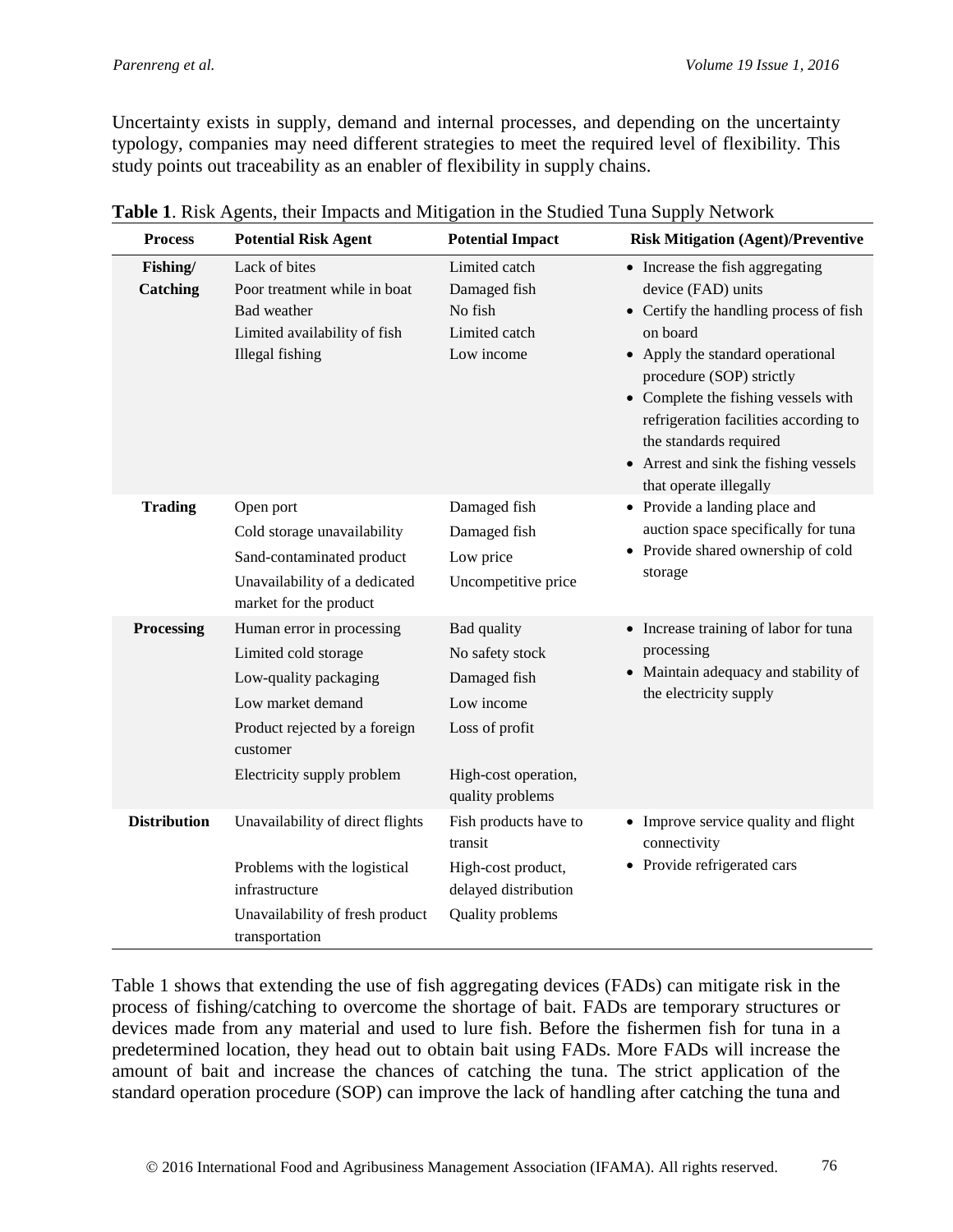all tuna fishing should be certified regarding how it handles tuna on board. Standard refrigeration should also be available on fishing vessels to handle tuna properly. To mitigate the risk due to illegal fishing, which results in lower earnings for the fishermen and the Government, the Indonesian authorities will arrest and then sink fishing vessels if they are not able to show an official fishing license. The Indonesian Government has lately carried out such strict measures to reduce cases of illegal fishing.

Regarding the process of landing the tuna, actors can carry out risk mitigation by designing a special port for tuna, so that they can avoid exposure to sunlight and sand contamination. Limitations in cold storage facilities degrade the quality of tuna. Fishermen collectively owning cold storage facilities can improve the quality. The fishermen can keep their catch and maintain the quality of the tuna, which affects the low purchase price received from the tuna processing plant. This shows how strategically driven investments may mitigate risk. Freezing tuna provides the option of buffering the supply since it is possible to store the frozen fish. Such investments, however, are hampered by the inadequate electricity supply, including the occurrence of power cuts. Preventive actions are possible through increasing the supply of electricity or considering power generation from other sources, such as solar or other power sources. This also implies that the Government plays a contextual role in the strategic development of risk mitigation. Investing in cold storage facilities is of little use if the operation of these facilities is prone to risk associated with an unstable and limited power supply. To mitigate the risk involved in the processing of tuna, it is also necessary to train the human resources in tuna companies and improve the quality of the product. This is associated with the decision-making at sorts and should minimize the occurrence of human errors in processing. The quality of service and flight connectivity also sets constrains on the distribution of both fresh tuna and processed tuna products. International flights are not always available, causing products to wait in the existing schedule. Providing a refrigerated vehicle that better preserves the quality of fresh tuna during transportation can improve its distribution.

# **Conclusion**

This study considers risk management at the inter-organizational network level. It projects two levels of risk mitigation: 1) strategic and 2) operational. The preceding discussion evokes how these levels are layered and intertwined. The study proposes an approach to mitigating risk that involves the strategic use of a traceability system to mitigate risk at the operational level in line with this understanding. The analysis shows how actors may mitigate some risks through investment in better facilities used in the flow of goods. The main contribution of this study, however, lies in the provision of a foundation for further studies essentially associated with developing a traceability system as a core feature of any information system used in long-linked goods supply as pathway to risk management. This means that the way in which traceability systems are designed to accommodate information concerning the past, present and future states of goods encompasses risk mitigation. It also implies the need for case studies of the strategic development of traceability systems designed to provide food product traceability functionality and to encompass a wider range of supply chain functionalities predominately associated with the flow of foods as well as marketing. This includes further investigation directed towards evoking the nature of actors' perceptions associated with the operational-level risks related to individual sorts in the studied supply network. Sorts are sequentially organized, and studying the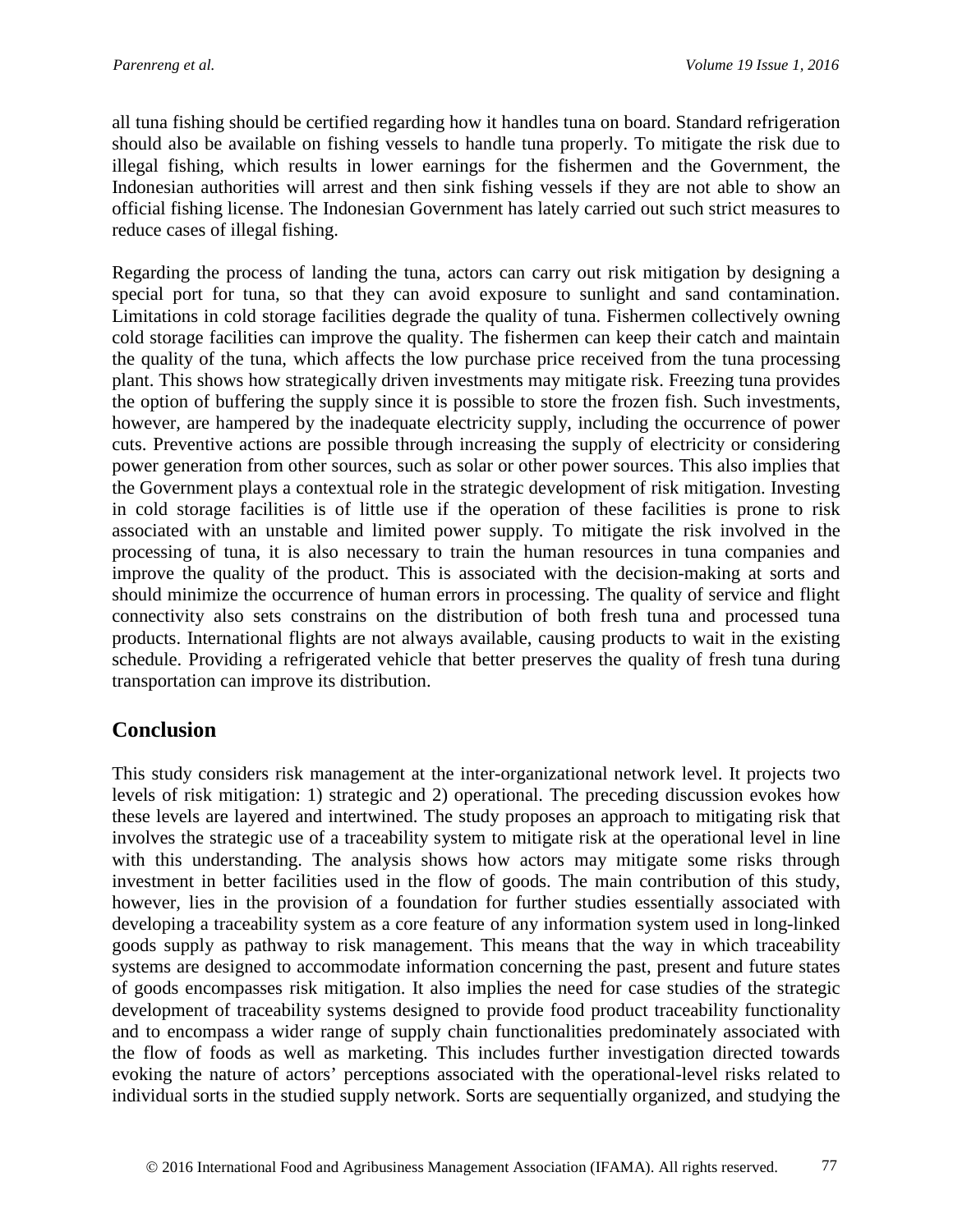potential domino effect of risk perceptions may account for how different actors more or less seamlessly communicate product information to mitigate risk or carry out some form of crisis management when product discrepancies or other problematic events occur. Studies may also consider information instruments integrating different sorts within and between firms in further detail. This implies a focus on information technology and its use to integrate the supply chain and thereby mitigate risk through the development of efficiencies at sorts.

Further studies may also elaborate on the understanding of risk management as collective action at the strategic level to determine how the supply network can better facilitate agile supply operations through the development of an enhanced traceability system. The decision-making events directing the flow of tuna, for example, the sorts in a transvection, should be focal in developing strategic risk management tools. This involves developing competence in using reciprocal interdependencies and pooling resources as well as interconnecting sorts. People must improve their ability to exchange information through an enhanced traceability system that is not limited to registering product history information. Finally, future studies should elaborate the role of risk perceptions, how actors communicate and perceive risk agents at sorts as well as how the environment and networked interests challenge this perception and influence the quality of risk mitigation. It is no longer a *true* "traceability system" but a wider supply chain management system configured upon the fundamental logic of a traceability system: that is, identifying and registering the transformation of goods. The difference is that the informational focus is not limited to the past but encompasses the present (whenever that is) and predictions about the future state of goods, in which a marketing perspective encompasses the goods to be dispatched.

## **References**

- Adebanjo, D. 2009. Understanding demand management challenges in intermediary food trading: a case study. *Supply Chain Management: An International Journal* 14(3):224– 233.
- Akkerman, R., P. Farahani & M. Grunow. 2010. Quality, safety and sustainability in food distribution : a review of quantitative operations management approaches and challenges. *OR Spectrum*. 32:863–904.
- Angkiriwang, R., I.N. Pujawan and B. Santosa. 2014. Managing uncertainty through supply chain flexibility: reactive vs. proactive approaches. *Production & Manufacturing Research* 2(1): 50–70.
- Alderson,W. 1965. *Dynamic Marketing Behavior. A Functionalist Theory of Marketing*., Homewood IL: Richard D. Irwin.
- Becker, T. 2000. Consumer Perception of Fresh Meat Quality: A Framework for Analysis. *British Food Journal* 102(3):158–176.
- Bijman, J., S.W.F. Omta, J. H.Trienkens, J.H.M. Wijnands and E. F.M. Wubben, 2006. *International Agri-Food Chains and Networks. Management and Organization.* Wageningen Academic Publishers: Wagengingen, NL.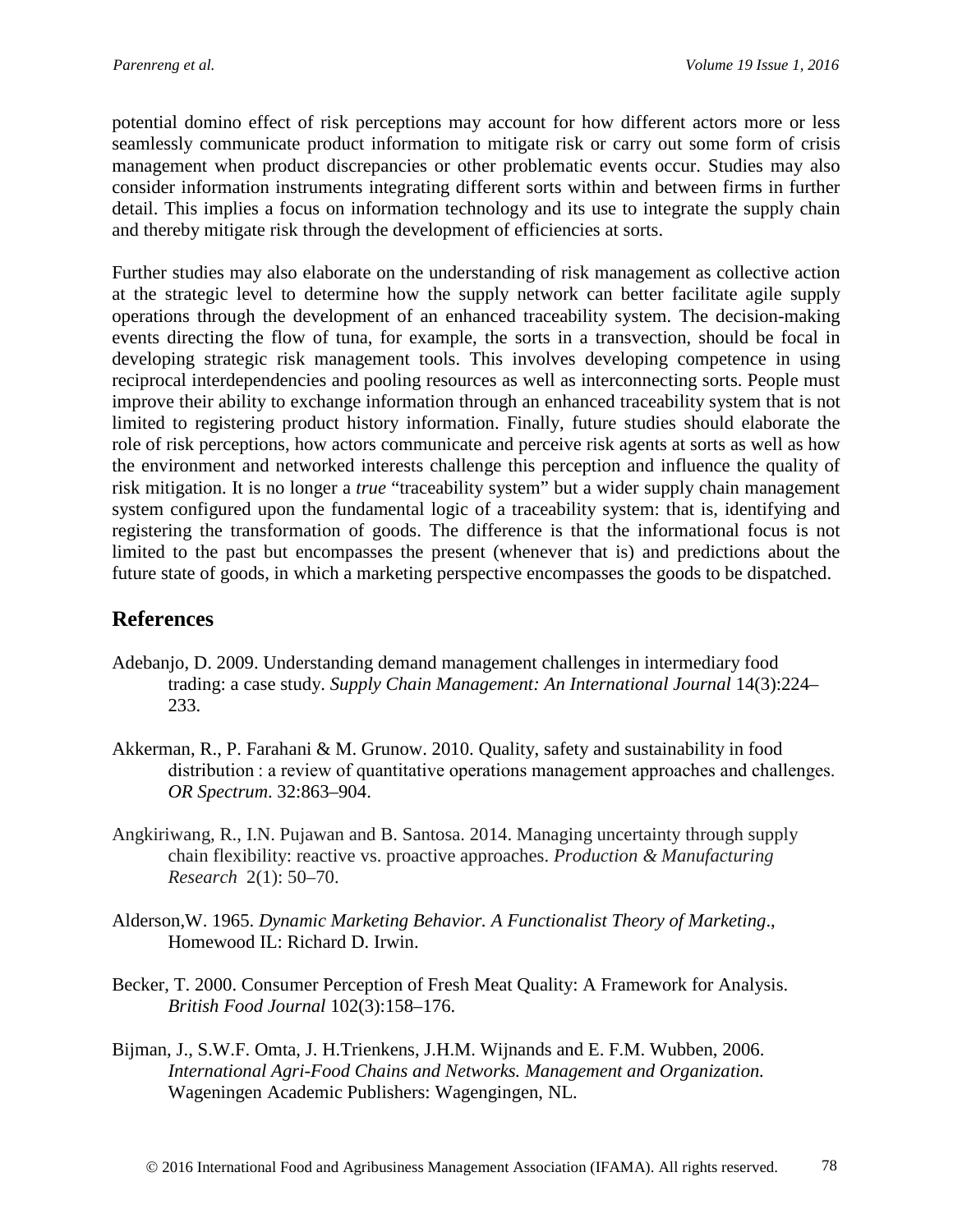- Bourlakis, M. and C. Bourlakis. 2004. Food Retail Logistics Operations: Efficient Cooperatives and Less Efficient Multiples? *The International Journal of Co-operative Management*  $1(2):9-14.$
- Choi, T.Y. and D.R. Krause. 2006. The supply base and its complexity: implications for transaction cost, risks, responsiveness, and innovation. *Journal of Operations Management*. 24(5):637–652.
- Christopher, M. 2011. *Logistics and Supply Chain Management*. London UK: Financial Times-Prentice Hall.
- Christopher, M. and H. Peck, 2004. Building the resilient supply chain. *The International Journal of Logistics Management* 15(2): 1–14.
- Cooper, M.J., Wakefield, K.L., and Tanner, J.F. 2006. Industrial buyers' risk aversion and channel selection. *Journal of Business Research*. 59(6):653–661.
- Corsaro D. and I. Snehota. 2012. Perceptions of Change in Business Relationships and Networks. *Industrial Marketing Management* 17: 270–286.
- Crevel, R.W.R., J. L. Baumert, A. Baka, G. F. Houben, A.C. Knulst, A.G. Kruizinga, S. Luccioli, S.L. Taylor, and C.B. Madsen. 2014. Development and evolution of risk assessment for food allergens. *Food and Chemical Toxicology*. 67(May):262–276.
- Dani, S. and A. Deep. 2010. Fragile food supply chains: reacting to risks. *International Journal of Logistics Research and Applications* 13(5):395–410.
- Diabat,A., K. Govindan, and V.V. Panicker. 2012. Supply chain risk management and its mitigation in a food industry. *International Journal of Production Research* 50(11):37– 41.
- Engelseth, P. 2007. The Role of the Package as an Information Resource in the Supply Chain. A case study of distributing fresh foods to retailers in Norway. BI Norwegian School of Management. PhD. diss. Online: http://web.bi.no/forskning%5Cpapers.nsf/ wSeriesDissertation/731E36B7BDDD7E5AC125724A003283DE.
- Engelseth, P. 2009.Food Product Traceability and Supply Network Integration. *Journal of Business and Industrial Marketing* 24(5/6):421–430.
- Engelseth, P., T. Takeno and K. Alm. 2009. Food Safety, Quality, and Ethics in Supply Chains, a case study focusing on informing in international fish distribution. In *The Crisis of Food Brands: Sustaining Safe, Innovative and Competitive Food Supply*, edited by A. Lindgreen, M. Hingley and J. Vanhamme, 45-64. Aldershot UK: Gower.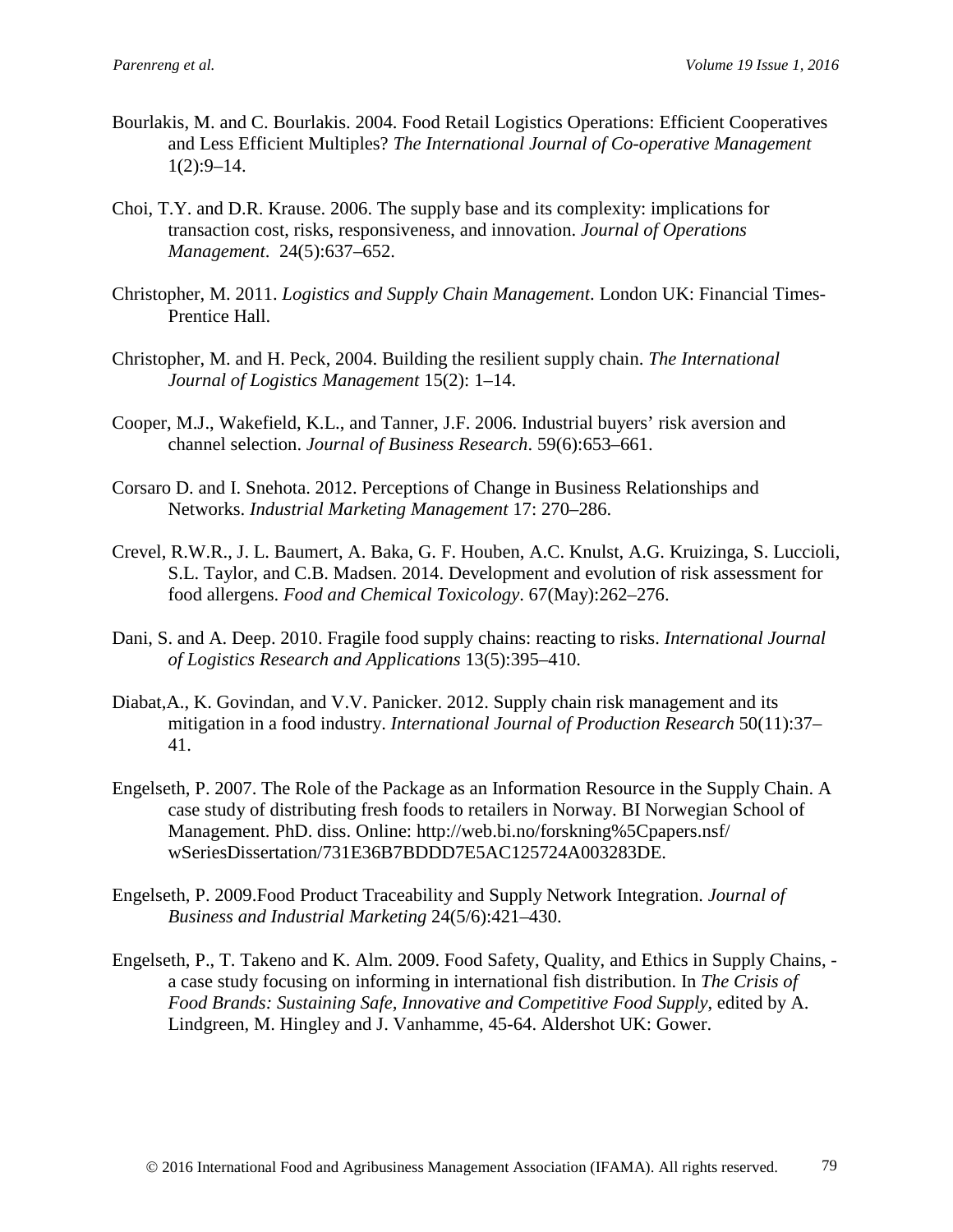- Engelseth, P. and C. Felzensztein. 2012. Intertwining Relationship Marketing with Supply Chain Management through Alderson's Transvection. *Journal of Business and Industrial Marketing*. 27(8):673–685.
- Engelseth, P. 2012. Modelling Transformations in a Complete Fresh Food Value Network. In *Modelling Value. Selected Papers of the 1st International Conference on Value Chain Management,* edited by H. Jodlbauer, J. Olhager, and R.J.Schonberger, 373–391. Berlin: Physica-Verlag.
- Engelseth, P. 2013. Multiplex Uses of Food Product Standards. *International Food and Agribusiness Management Review* 16(2):75–94.
- Engelseth, P. 2016. Aligning End-to-End Seafood Supply through a Series of Markets. *International Journal of Production Economics* 173:99–110.
- Eriksson, P. & A. Kovalainen 2008. *Qualitative Methods in Business Research*, London UK: Sage Publications.
- Forrester, J.W. 1958. Industrial Dynamics: a major breakthrough for decision makers. *Harvard Business Review* 36(4):37–66.
- Giddens, A. 1990. *The Consequences of Modernity*. Cambridge: Polity Press.
- Gheorghe, A. V. and Mock, R., 1999. *Risk Engineering Bridging Risk Analysis with Stakeholders Values*. Berlin: Springer.
- Gonzales-Barron, U. & Butler, F. 2011. The use of meta-analytical tools in risk assessment for food safety. *Food Microbiology*. 28(4):823–827.
- Jacxsens, L., P.A. Luning, J.G.A.J. van der Vorst, F. Devlieghere, R. Leemans, and M. Uyttendaele. 2010. Simulation modelling and risk assessment as tools to identify the impact of climate change on microbiological food safety. The case study of fresh produce supply chain. *Food Research International* 43(7):1925–1935.
- Juttner, U., H. Peck & M. Christopher. 2003. Supply chain risk management: outlining an agenda for future research. *International Journal of Logistics Research and Applications.* 6(4):197–210.
- Kull, T. and D. Closs. 2008. The risk of second-tier supplier failures in serial supply chains: implications for order policies and distributor autonomy. *European Journal of Operational Research* 186(3):1158-1174.
- Lagerkvist, C.J., S. Hess, H. Hansson, J.J.Okello, N. Karanja. 2013. Food Health Risk Perceptions among Consumers, Farmers, and Traders of Leafy Vegetables in Nairobi. *Food Policy* 38: 92–104.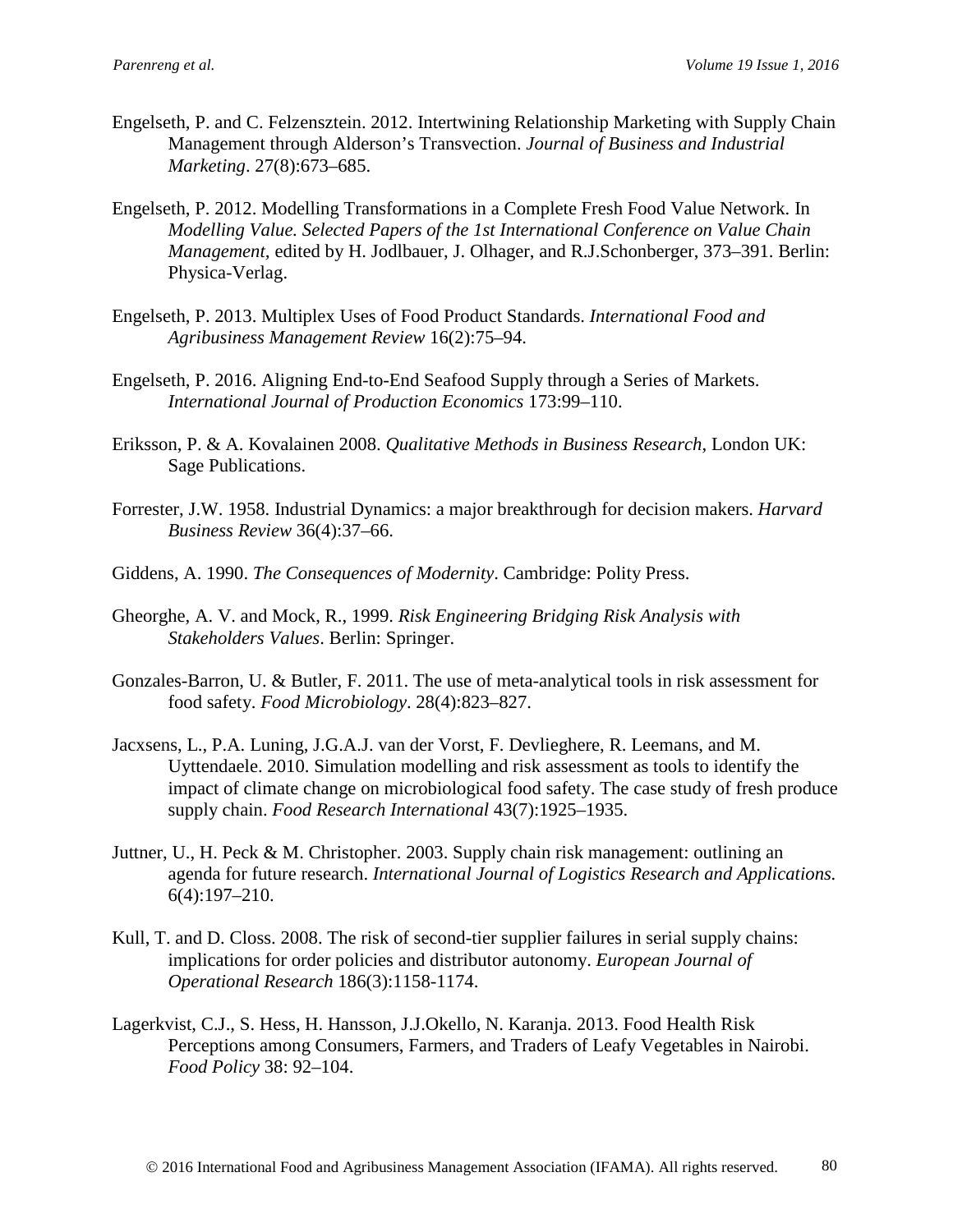Lincoln, Y. S. and E. G. Guba. 1985. *Naturalistic Enquiry*. Beverly Hills: Sage.

- March, J. and Z. Shapira. 1987. Managerial perspectives on risk and risk-taking. *Management Science* 33(11): 1401–1418.
- Marucheck, A., N. Greis, C. Mena and L. Cai. 2011. Product safety and security in the global supply chain: Issues , challenges and research opportunities. *Journal of Operations Management* 29(7/8):707–720.
- Neiger, D., K. Rotaru and L. Churilov. 2009. Supply chain risk identification with value-focused process engineering. *Journal of Operations Management* 27(2):154–168.
- Oliver, R.K. & M.D. Webber. 1982. Supply-chain management: logistics catches up with strategy. In M. Christopher, *Logistics: The Strategic Issues*. 63–75. London: Chapman Hall.
- Pujawan, I N. 2004. Assessing supply chain flexibility: a conceptual framework and case study. *International Journal of Integrated Supply Management* 1(1): 79–97.
- Pujawan, I N., and L. H. Geraldin. 2009. House of risk: a model for proactive supply chain risk management. *Business Process Management Journal* 15(6): 953–967.
- Rao, S. & T.J. Goldsby. 2009. Supply chain risks: a review and typology. *The International Journal of Logistics Management* 20(1):97–123.
- Richardson, G.B. 1972. The Organization of Industry. *The Economic Journal* 82(September): 883–896.
- Rosenbloom, B. 1995. Channels of Distribution. In *Companion Encyclopedia of Marketing*, edited by M. Baker. London: Routledge.
- Slovic, P. 2000. Introduction and overview. In *The Perception of Risk*, edited by P. Slovic. London: Earthscan Publications.
- Stone, E., J. F. Yates A. and Parker. 1994. Risk communication: Absolute versus relative expressions of low-probability risks. *Organizational Behavior and Human Decision Processes* 60: 387–408.
- Tang, O. & S. Nurmaya Musa. 2011. Identifying risk issues and research advancements in supply chain risk management. *International Journal of Production Economics* 133(1):25–34.
- Taylor, D. & A. Fearne. 2006. Towards a framework for improvement in the management of agri-food supply chains. *Supply Chain Management: An International Journal* 11(5):379–384.